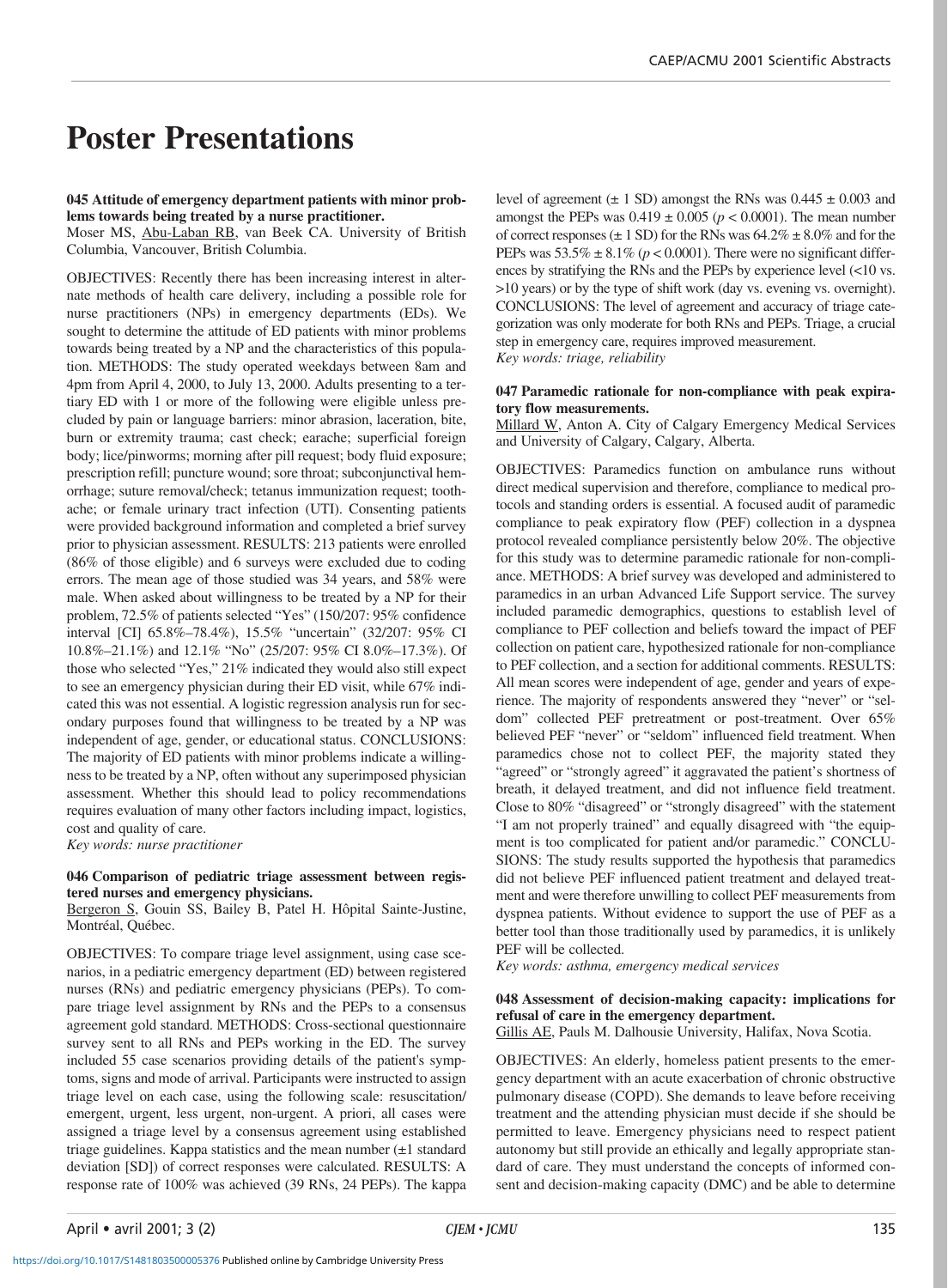when a patient's DMC is impaired. Various approaches have been proposed to aid physicians in this task, but currently, no standardized method exists. Moreover, it is unclear how useful these approaches are in the emergency setting. METHODS: A MED-LINE search was conducted and a literature review performed to identify the available tools for assessment of DMC and to establish the relevance of these tools to the emergency medicine setting. RESULTS: The approaches of Applebaum and Grisso (1990, 1998) and Thewes, Fitzgerald and Sulmasy (1996) are the most widely accepted. Both encourage a global assessment of DMC, including complete physical and psychiatric assessment, and offer a concise series of questions to guide the clinician in an objective assessment of DMC. No tools designed specifically for the emergency medicine setting were found. CONCLUSIONS: Emergency physicians must be able to assess a patient's DMC in an effective and efficient manner. Good assessment tools exist, although each one has its limitations and none has been designed specifically with the time restraints or acute nature of the emergency department in mind. These tools offer a strong framework for objective measure of DMC that may be adapted to different clinical scenarios. A need exists to formulate a standardized assessment tool specifically for emergency physicians.

*Key words: ethics, refusal of care*

# **049 Patients who leave without being seen in the emergency department.**

Bullard M, Holroyd B, Craig W, Klassen T, Yiannakoulias N, Johnson D, et al. University of Alberta, Edmonton, Alberta.

OBJECTIVES: Patients who leave without being seen (LWBS) constitute a problem for emergency departments (EDs) due to their potential for increased morbidity and dissatisfaction. Few jurisdictions can accurately evaluate the pattern of LWBS for a large population; this study examines this ED subgroup using a provincial database. METH-ODS: All patients presenting to Alberta EDs were eligible for inclusion. Data were derived from a sample of ED patients treated in 17 health regions over 1 year (fiscal 98/99) with a specific disposition code of LWBS. Data were extracted from the Ambulatory Care Classification System (ACCS) database, computerized abstracts coded similarly across all regions. Diagnostic categories were recorded using ICD-9 coding by medical record nosologists and represented the primary physician discharge diagnostic code. Descriptive statistics and crude presentation rates are reported. RESULTS: Over 1 year, 1,493,659 ED visits were recorded; LWBS cases represented 18,672 (1.3%) cases during that period. Young children (ages: <5; 14%) and adults (ages: 20–29; 23%) represent the largest percentage of cases. The elderly (>64 years) represent <5% of the overall LWBS sample. Males (9,332; 50%) and females are similarly represented. Wide seasonal variation (34%) was observed, and December rates were highest (9.7%). LWBS occur most frequently on Mondays (18%) and hourly trends demonstrate a bimodal pattern (peaks in the late morning and early evening hours). Most (16,460 [95%]) patients who LWBS do not repeat this behaviour, but 0.5% of individuals in the province have up to 4 LWBS events per year. The crude rates provincially are 5.7/1000 ED visits; higher than average rates occurred in 1 of the 2 largest urban areas (population >500,000). CONCLUSIONS: This study characterizes annual LWBS cases across a large population. These data suggest further detailed evaluation of LWBS may be fruitful, especially using linkages to other databases to determine eventual outcomes and subsequent health services utilization. *Key words: refusal of care, emergency*

**050 Compliance with discharge instructions in patients discharged from the emergency department after presenting with chest pain or shortness of breath.**

Perng J, Leach J, Ackroyd S, Campbell SG, Smith D. Dalhousie University, Halifax, Nova Scotia.

OBJECTIVES: To assess the follow-up compliance of patients discharged from the emergency department after presenting with the complaint of chest pain or shortness of breath and to assess the agreement between initial diagnosis and follow-up diagnosis. METHODS: A retrospective chart review was performed for patients presenting with chest pain or shortness of breath in the months of February 1998 and 1999. Of 420 patients identified, consent could be obtained for interview in 213 (50.7%). Patients were questioned with regard to initial diagnosis, follow-up instructions and compliance therewith, and diagnosis at follow-up visit. These data were compared to those obtained at chart review. RESULTS: Of the patients that completed follow-up visits 17/89 (19%) reported that a different diagnosis had been made at a subsequent visit. 89/115 (77%) of the patients that reported being told to follow-up with another doctor had done so. 102/213 (48%) records showed documentation of instructions for follow-up. 67/115 (58%) of patients that had reported receiving followup instructions had instructions documented in the charts. 43/102 (42%) of patients that reported receiving no instructions had followup instructions documented in the charts. CONCLUSIONS: Considerable inconsistencies exist between what a patient perceives as discharge instructions and actual documentation in the chart records. Discharge instructions are complied with in the majority of cases. Initial emergency department diagnoses of patients presenting with chest pain or shortness of breath is commonly in disagreement with subsequent diagnoses.

*Key words: compliance, discharge instructions*

# **051 Refusal of transport by hypoglycemic patients following prehospital intravenous dextrose.**

Carter AJE, Keane PS, Dreyer JF. University of Western Ontario, London, Ontario.

OBJECTIVES: The prehospital administration of intravenous (IV) dextrose to hypoglycemic patients is one of the advanced life support skills delegated to advanced care paramedics in Ontario. Following a quality assurance review which revealed that 47% of patients were refusing transport after receiving IV dextrose, we conducted a telephone survey to determine if patients had sought additional care in the 2-week period after their refusal of transport. We also questioned all those contacted regarding their level of satisfaction with the care provided by paramedics. METHODS: We reviewed ambulance call report forms of 157 sequential patients who met emergency medical services (EMS) criteria for on-scene treatment of hypoglycemia and attempted to contact all who met study inclusion criteria. Those contacted were asked a standard set of questions regarding the incident. RESULTS: 100 patient follow-up contacts were made over a 12-month period, from April 1999 to March 2000. The population receiving IV dextrose ranged in age from 11 to 93, with a mean of 54.5. Average score on the Glasgow Coma Scale on presentation was 8.96 +/– 3.24, and average blood glucose before dextrose was 2.14 +/– 0.71. Eighty-eight of 157 (56.05%) patients refused transport. Significant differences between the transported group and the refusal group were age (transported 63.5, refused 47.6,  $p < 0.001$ ), and blood glucose (transported 2.34, refused 1.96,  $p = 0.001$ ). There was no difference between the 2 groups in terms of repeat access to the health care system (6 in each group), or in satisfaction with the care provided by paramedics. CONCLUSIONS: We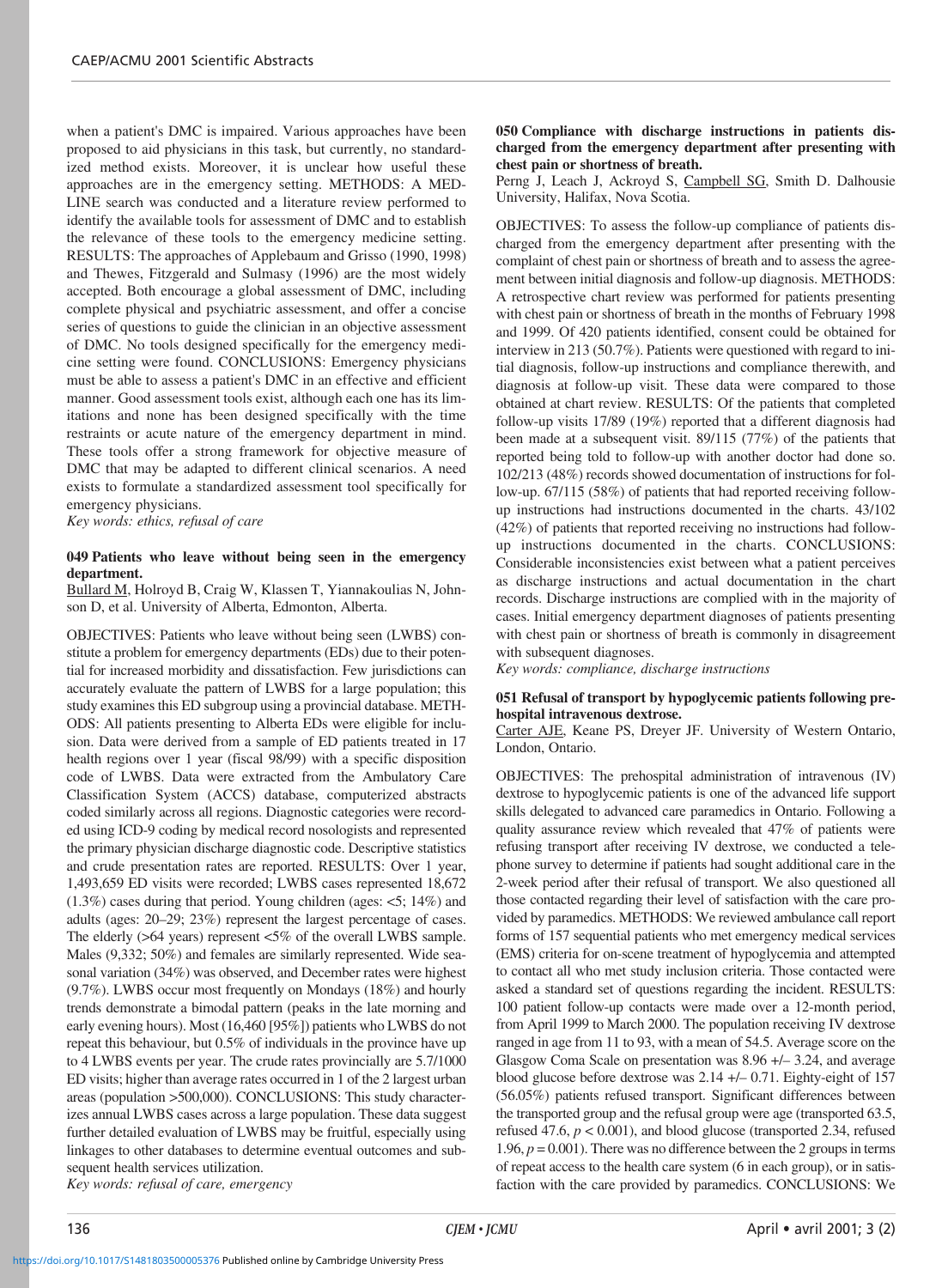concluded that the practice of treating patients for symptomatic hypoglycemia, and leaving them at the scene, appears to be safe. All patients treated were satisfied with the treatment they received. Further study of this group of patients is required to be certain that leaving patients at the scene is a safe procedure.

*Key words: emergency medical services, hypoglycemia*

# **052 Air medical transport of non-traumatic aortic disasters.**

Mitchell A, Tallon J. Dalhousie University, Halifax, Nova Scotia.

OBJECTIVES: To review and describe 4 years of experience with non-traumatic aortic disasters (dissections/ruptures) transported by a new rotor wing, provincially dedicated air medical program. METH-ODS: Retrospective 4-year review of air medical programs mission records, and review of related hospital records. Patients listed as suspected aortic disaster (non-traumatic) in the air medical records were included. Mission records were reviewed for emergency medical services (EMS) diagnosis, blood pressures pre/post transport, transport times, and mortality. Hospital records were reviewed for diagnosis, interventions/treatment, and mortality. Blood pressures below 80 mm Hg systolic are considered hemodynamically unstable. RESULTS: A cohort of 34 patients were identified. Three deaths occurred within the transport period, 31 (91%) patients arrived at hospital alive. Twentyfive patients (73.5%) arrived at hospital hemodynamically stable, mean out of hospital time was 60 minutes. Nine patients (26.5%) arrived hemodynamically unstable, mean out of hospital time was 54 minutes. There was no significant difference in times between these 2 groups ( $p = 0.16$ ). Overall mortality was 53% (18). Differences in transport time between survivors and deaths was not statistically significant ( $p = 0.93$ ). The diagnoses on admission to hospital: 14 (41%) were RAAA, 5 (15%) AAA no rupture, 8 (24%) aortic dissections, and 4 (12%) had no aortic pathology. Fourteen patients (41%) received emergent surgical intervention. The EMS diagnosis contained the correct diagnosis in 76% of cases. CONCLUSIONS: Our program transported 34 suspected aortic disasters of which 14 were immediate surgical candidates upon arrival. Aortic disaster is not infrequent within our air medical program. There were several patients who did not warrant transport under the context of aortic disaster. Specific policies and procedures based on continuing quality review should be in place to optimize the transport and care of these patients. *Key words: aortic aneurysm, aortic dissection, emergency medical services*

#### **053 The pre-hospital use of adenosine for the treatment of supraventricular tachycardia.**

Rabin EA, Sosnowski T, Antoniuk J, Rowe BH. University of Alberta, Edmonton, Alberta.

OBJECTIVES: Adenosine is an accepted therapy to abort supraventricular tachycardia (SVT) in the emergency department. Given its ease of use and excellent safety profile, the pre-hospital use of adenosine seems reasonable. This project is the first known report of adenosine use by emergency medical services (EMS) in Canada. METH-ODS: An SVT protocol incorporating adenosine was developed, implemented and evaluated during 1998–99 in a large Canadian EMS system. Recorded cases of adenosine use were obtained from the records management system, a computerized database of all the patient care reports maintained by this EMS program. Cases from Jan. 1, 1999, to Dec. 12, 1999, were examined in this retrospective chart audit of patients with SVT who received adenosine. RESULTS: Of 57 charts initially identified, 13 were miscoded and adenosine was not actually given, leaving 44 (77%) for full review. In 40 (91%) cases,

paramedics followed the SVT treatment protocol for the administration of adenosine. Of the 4 (9%) cases where the protocol was not followed, 2 had tachycardia secondary to an underlying drug overdose and 2 had SVT with vital signs outside of the protocol's definitions. Adenosine was successful in converting the SVT in 33 (75%) cases and was well tolerated by the patients. One (2%) patient deteriorated after administration of adenosine; upon review, this patient had evidence of a more complex underlying cardiac problem. CONCLU-SIONS: The administration of adenosine appears safe in the prehospital setting. Adenosine was administered by EMS appropriately in most patients and was successful in converting the majority of SVT cases. Adenosine was well tolerated by the patients. Further evaluation is required to determine the accuracy of emergency medical responders' ECG skills to diagnose SVT and to investigate secondary clinical benefits to patients as a result of prompt SVT cessation.

*Key words: supraventricular tachycardia, adenosine, emergency medical services*

# **054 Use of Rh prophylaxis in the emergency department for first trimester bleeding: a retrospective review.**

Allan RJ, Regan K. University of Western Ontario, London, Ontario.

OBJECTIVES: The use of Rh prophylaxis in the first trimester remains a controversial issue. To date, there has been little published comparing the rate of transplacental hemorrhage in threatened abortion versus a control group; however, it has been shown that completed spontaneous abortion carries an increased rate of sensitization compared to normal pregnancies. Several prominent authorities suggest the use of prophylaxis regardless of gestational age; however, others have argued that the amount of transplacental hemorrhage only becomes a risk at greater than 10–12 weeks. METHODS: This study retrospectively reviews emergency department visits in London, Ontario, during the period of 1990 to the present day, in order to assess current investigation and management of vaginal bleeding in the first trimester. Inclusions were women presenting to the emergency department during the first trimester with vaginal bleeding or abdominal trauma. RESULTS: A total of 408 visits were reviewed, with 297 inclusions. Discharge diagnoses included threatened abortions in 178 (60%), ectopic pregnancy in 40 (13%), and first trimester trauma in 2 (<1%). Of 275 women with Rh status documented on the hospital chart, only 176 (64%) had Rh status documented on the emergency chart. Using hospital chart data, 43 of 275 (14%) with documented blood type were Rh negative. Out of 43 Rh negative females, 25 (58%) cases resulted in loss of the pregnancy. Of these 25, 11 (44%) received Rhogam in the emergency department, leaving 14 (56%) potential isoimmunizing events untreated. Of the 11 treated with Rhogam, 6 were greater than or equal to 10 weeks gestational age, while 5 were less. Using hospital chart data, 43 of 275 (14%) were Rh negative. The number of Rh negative females whose final outcome was spontaneous abortion or ectopic pregnancy was 25 of 43 (58%). Of these 25, 11 (44%) received Rhogam in the emergency department, leaving 14 (56%) potential isoimmunizing events untreated. CONCLUSIONS: The results of this review suggest the need for consensus and a physician education initiative on the management of first trimester vaginal bleeding. *Key words: threatened abortion, ectopic pregnancy*

# **055 Evaluation of controlled-release oxycodone (OxyContin) q12h in the treatment of acute traumatic pain.**

Ducharme J, Eisenhoffer J, Quigley P, Harsanyi Z, Darke AC. Saint John Regional Hospital, Saint John, New Brunswick.

OBJECTIVES: Pain is the most common presenting complaint in emer-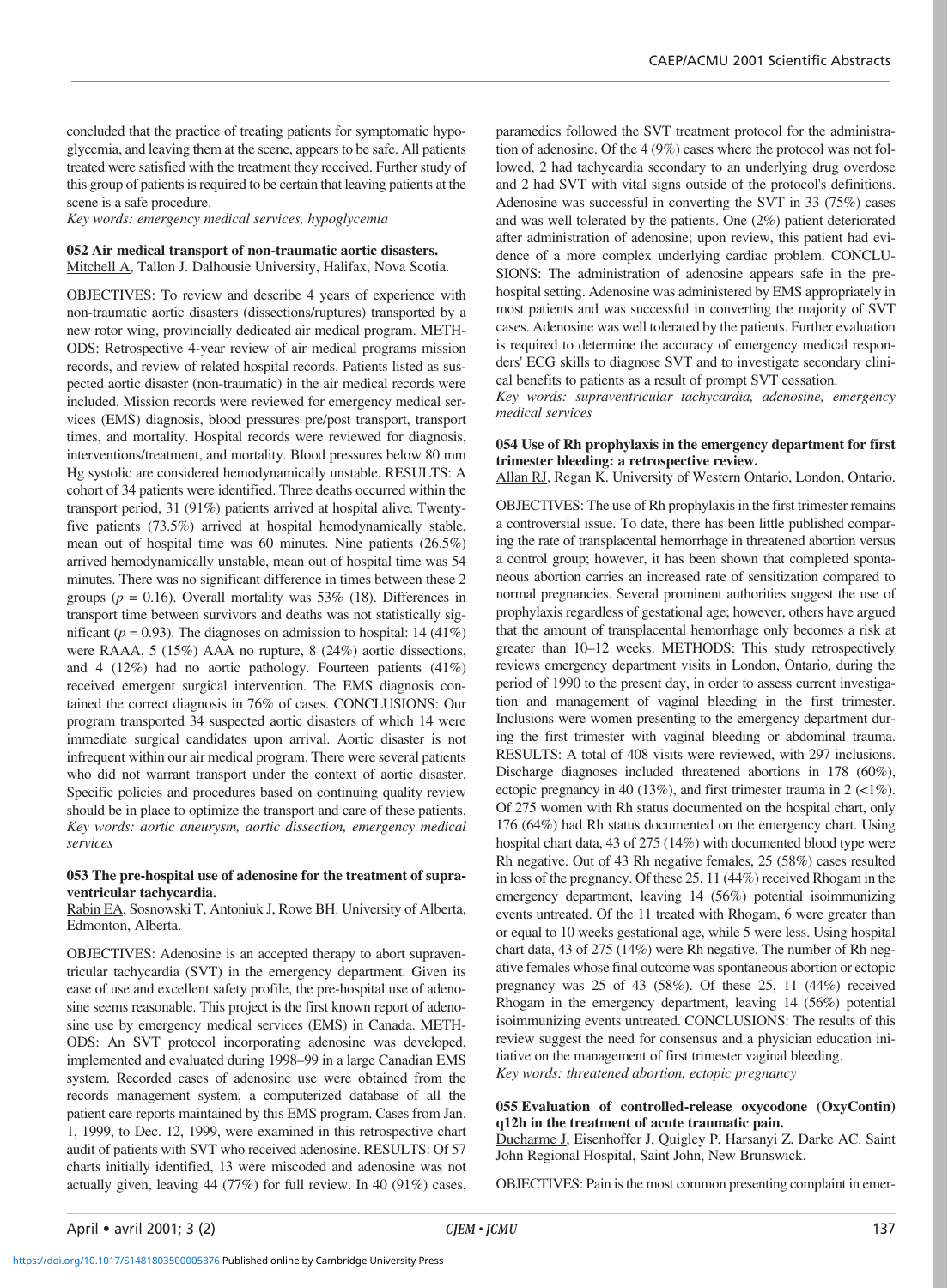gency departments (EDs) but may be under-evaluated and under-treated. The purpose of this study was to evaluate controlled-release (CR) oxycodone (OxyContin, Purdue Pharma) in the control of pain following acute trauma, using a fixed or variable 12 hourly dose for 5 days. METHODS: Eighteen evaluable patients presented in the ED within 48 hours of sustaining a single impact injury caused by acute deceleration or flexion. Patients were given an initial dose of 20 mg and then randomly assigned to take CR oxycodone 20 mg q12h or 10–30 mg q12h for the next 5 days. Since the mean doses  $(40.0 \pm 0.00$  and  $40.1 \pm 9.7$ mg/day) and pain scores ( $p = 0.3393$ ) across 5 days were not different between the treatments, the groups were combined. RESULTS: The mean baseline pain score was  $64.7 \pm 24.0$  mm (100 mm VAS). Pain scores decreased to  $50.0 \pm 25.5$  ( $p = 0.0344$ ) and  $31.6 \pm 25.6$  mm ( $p =$ 0.0003) during the first 30 minutes and 7 hours, respectively. The average daily pain score decreased to  $20.0 \pm 24.6$  ( $p < 0.0001$ ) by day 5. Difficulty in falling asleep (100 mm VAS) and nighttime and morning awakening (100 mm VAS) due to pain, improved throughout the study period (18.1 to 8.0, *p* = 0.0180; 17.7 to 3.8, *p* = 0.2249; and 19.5 to 6.1  $p = 0.3479$ ; respectively). Average nausea and drowsiness scores (100) mm VAS) were 10.23 ± 12.60 and 18.87 ± 15.40 respectively. CR oxycodone was rated moderately or highly effective by 94% of patients. The most commonly reported adverse events were somnolence, nausea, and constipation. CONCLUSIONS: Oxycodone is an effective and rapidly acting agent for the treatment of pain following acute traumatic injury. A 12 hourly dosing schedule, using a fixed or patient-determined dose is feasible for the treatment of acute traumatic pain. *Key words: pain, analgesia, oxycodone*

# **056 Underdosing of acetaminophen by parents.**

Goldman RD, Scolnik D. The Hospital for Sick Children, University of Toronto, Toronto, Ontario.

OBJECTIVES: Acetaminophen is widely used for antipyresis in pediatrics. We conducted this study to find the rate of underdosing of this drug in a pediatric emergency department (PED) and whether visits would have been avoided if fever had subsided at home after antipyretic treatment. METHODS: We interviewed 90 randomly selected parents of children >28 days old with fever >38ºC in the previous 24 hours and visiting the PED because of the fever. Parents were shown pictures of acetaminophen packages and were asked the dose of the medication given to their child and if they had checked the recommended dosage on the box before giving that dose. RESULTS: 80 questionnaires were suitable for enrollment. Mean age was 35 months (standard deviation [SD] 32) and 38.8% had had fever for less than 24 hours. Half (48.1%) of the parents administered an underdose of acetaminophen (<10 mg/kg), 35.4% gave the recommended dose (10–15 mg/kg) and 16.5% administered an ovedose. Almost all (96.3%) of the parents had read the package before administrating the medication. English was the language spoken at home in 64.5%. 58.2% of parents would not have come to the PED if fever had subsided at home. Parents underdosed significantly more in children over 2 years of age  $(p = 0.024)$ . We found no correlation between dosage given and parental age, education, decision not to come to the PED if the fever declined or whether English was the primary language spoken at home. CONCLUSIONS: In our study population, many PED visits could have been prevented if optimal acetaminophen dosages had been administered. This was especially true in children >2 years old. Health care professionals should inquire about acetaminophen dosage given at home as part of their history taking, and efforts should be made to educate parents regarding the recommended dose of acetaminophen.

#### **057 Emergency department treatment of paroxysmal atrial fibrillation.**

Kapur AK. University of Ottawa, Ottawa, Ontario.

OBJECTIVES: Atrial fibrillation is the most common arrhythmia managed in emergency departments. There is no consensus on the safest and most efficacious emergency department treatment of clinically stable paroxysmal atrial fibrillation: rate control only, pharmacologic cardioversion, or primary electrical cardioversion. METH-ODS: This prospective observational cohort study reviewed all adult patients with clinically stable paroxysmal atrial fibrillation presenting to an emergency department of either of the 2 participating hospitals. Patients with either new-onset or recurrent paroxysmal atrial fibrillation were eligible. Exclusion criteria included current episode of fibrillation lasting more than 48 hours or an unknown length of time, pregnancy, or previous inclusion in this study. Demographic information and medical history were collected on each patient, as well as information on the treatment received during the emergency department visit, including rate control medications, any attempts at cardioversion, their success rate, and any complications. Patients were contacted 4 weeks after their visit and interviewed regarding recurrence of atrial fibrillation and further medical treatment received. A quality of life survey (SF-36) was also administered. Data collection started in September 2000 and will continue until February 2001. RESULTS: Descriptive data will be presented on the outcomes of the different treatment approaches including success rate of cardioversion (proportion of patients in sinus rhythm at emergency department discharge and at 4-week follow-up), complication rate, recurrence of fibrillation, and patient preference as determined by the quality of life score. Comparisons will be made after controlling for variables other than treatment approach. CONCLUSIONS: This is the first prospective study of emergency department treatment of stable paroxysmal atrial fibrillation. The information provided on the outcome of the different treatment approaches and on patient preferences will be useful to guide physician practice and will allow determination of the feasibility of a randomized trial.

*Key words: atrial fibrillation, therapy, emergency department*

# **058 SLiC: Stat lactate in chest pain for the early detection of acute myocardial infarction.**

Lee J, Gatien M, Stiell I, Ooi D, Wielgosz A. The Ottawa Hospital, Ottawa, Ontario.

OBJECTIVES: Current biochemical markers are not sensitive for acute myocardial infarction (AMI) until 6 hours after the onset of chest pain. The objective of this study was to determine the sensitivity of venous lactate drawn at the time of presentation for AMI in ED chest pain patients. METHODS: We prospectively enrolled patients >25 years of age presenting with non-traumatic chest pain where the emergency physician (EP) ordered an electrocardiogram and any bloodwork as part of their investigation. A cutoff of >1.5 mmol/L was used for venous lactates. The charts of all admitted patients where reviewed at discharge to determine whether they met WHO criteria for AMI. Both the treating EPs and the investigator determining outcomes were blinded to lactate levels. Discharged patients were followed by telephone 3 to 4 weeks after discharge. RESULTS: We report the results of the first 299 patients enrolled. The mean age was 64 years, 160 patients (54%) were male, and 169 (57%) were discharged. No discharged patient reported a subsequent MI at phone follow-up, with 14 (4.7%) lost to follow-up. Serum lactates were elevated on presentation in 27/29 patients with AMI (sensitivity 93%, 95% confidence interval [CI] 90%–96%). Specificity was 45%, and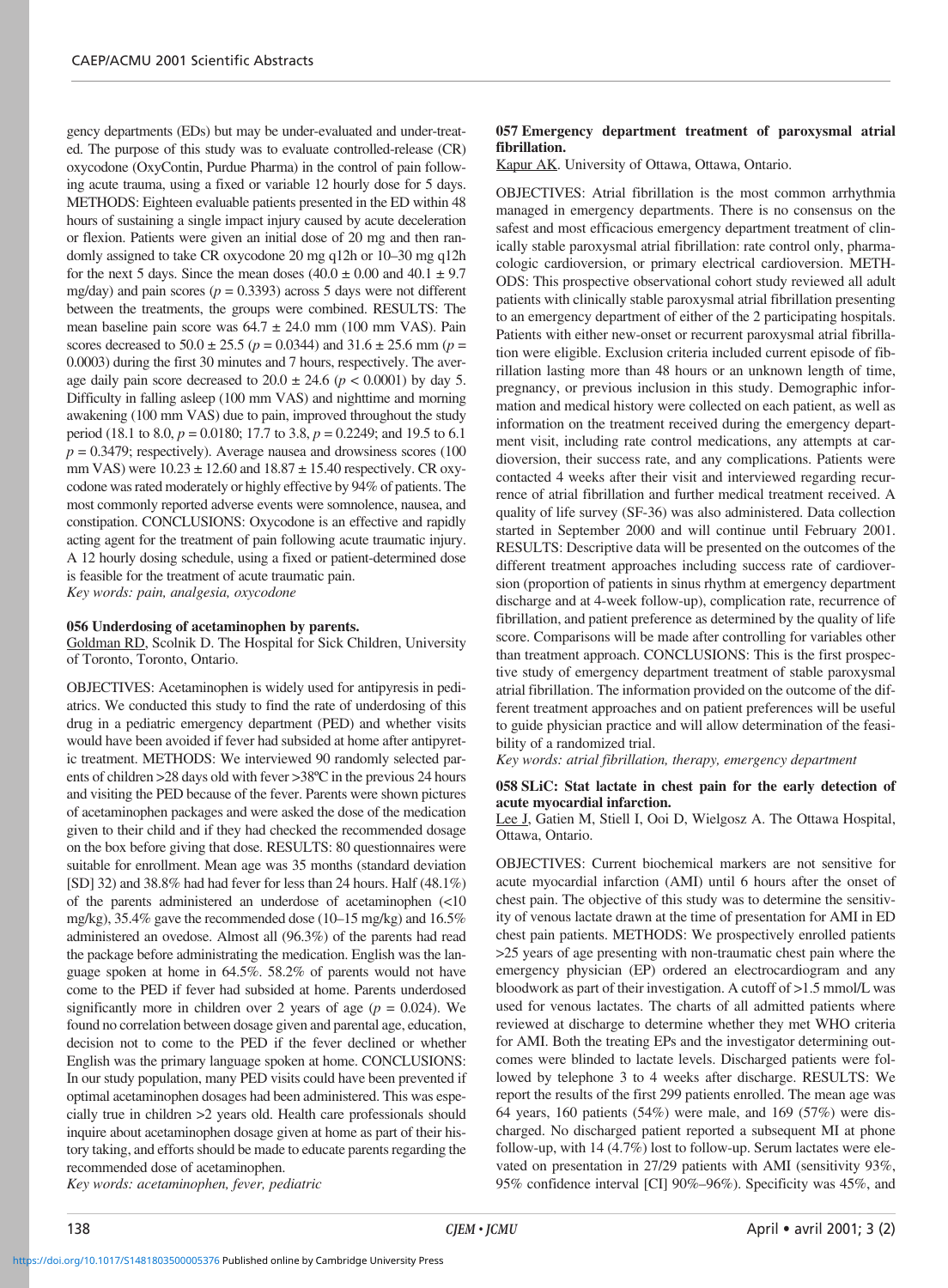the negative predictive value 98%. By comparison, the troponin (TnT) was positive at the time of presentation in only 12/29 patients (sensitivity 41%, 95% CI 34%–49%) with AMI. Although stat lactate missed 2 patients with AMI, 1 of these patients had no elevation in CK or TnT until 7 hours after presentation. CONCLUSIONS: Serum lactate shows promise as a rapidly available and inexpensive marker for AMI. Further study should be undertaken to define high risk groups based on clinical variables to maximize the sensitivity and specificity.

*Key words: myocardial infarction, lactate*

**059 Atenolol overdose successfully treated with calcium chloride.** O'Grady JP, Anderson S, Pringle D. University of Western Ontario, London, Ontario.

OBJECTIVES: Atenolol, a selective beta<sub>1</sub>-adrenergic antagonist, as well as other beta blockers are used for their efficacy in the treatment of hypertension, ischemic heart disease and certain arrhythmias. Only a few severe atenolol intoxications have been reported and only 1 that we know of has used calcium chloride in its treatment. However, this was 48 hours post ingestion and levels of atenolol at that time where most likely negligible. Also, only 1 case of propranolol, a non-selective beta<sub>1</sub>-adrenergic antagonist, describes the use of calcium chloride as a possible treatment. METHODS: We present a case of atenolol overdose and successful treatment with calcium chloride in a 50-yearold woman. Upon arrival to the emergency department, the patient's blood pressure was in the 50–60 systolic range and her rhythm strip showed a first degree heart block. Conventional treatment proved unsuccessful and the patient was given calcium chloride to which she responded dramatically. RESULTS: A review of the literature using MEDLINE and the bibliographies of all journal articles found, as stated previously, that calcium chloride is not the usual agent of choice for the treatment of beta blocker overdoses. The pharmacokinetics of atenolol, the signs and symptoms of beta blocker overdosage as well as the main method of cardiotoxicity of beta<sub> $1$ </sub>-adrenergic antagonists are discussed. Furthermore, the 2 reported cases of beta blocker overdoses treated with calcium chloride are reviewed. Finally, treatment options for atenolol and other beta blocker overdoses are presented and the scientific data supporting the treatment of atenolol intoxications with calcium chloride are examined. CONCLUSIONS: The results of our case, as well as the examination of other cases and the review of relevant literature, has led us to conclude that calcium chloride should be part of the arsenal of therapies used for treatment of beta blocker overdoses and, more specifically, atenolol. This being said, treatment of beta blocker overdoses and other drugs should be done in contact with the local poison control centre.

*Key words: atenolol, beta blocker, intoxication*

# **060 Comparison of emergency room asthma care to current Canadian asthma guidelines.**

Thompson D, McCauley W. University of Western Ontario, London, Ontario.

OBJECTIVES: The emergency department (ED) management of asthma is challenging to the physician owing to the spectrum of illness severity, the variable response to treatment, and the need for the safe disposition of patients. In 1999, the *Canadian Asthma Consensus Report* issued guidelines for the diagnosis and management of asthma in the ED. The objective of this study is to compare the documented care given in our department with the Level I recommendations for asthma management proposed in these guidelines. METH-ODS: Two hundred and fifty ED records with the discharge diagno-

sis of asthma were randomly selected from those charts presenting between Jan. 1, 1999, and Dec. 31, 1999. One hundred and ninety eligible charts were reviewed for documentation of practice pertaining to the Level I recommendations published in the *Canadian Asthma* Consensus Report (1999). RESULTS: The use of B<sub>2</sub>-agonists was documented almost universally (98%), but compliance with metered dose inhaler (MDI) delivery was documented in only 6% of cases. Systemic steroids were given to 61% of patients, with 52% being administered within 1 hour of presentation. Steroids were continued after discharge in 64% of eligible patients, with only 20% receiving the recommended 7–14 day course. Nineteen percent of eligible patients were started de novo on inhaled steroid therapy from the ED. CONCLUSIONS: There are significant differences in the ED management and treatment of asthmatic patients when compared to Level I recommendations for asthmatic care in the *Canadian Asthma Consensus Report*. Notable lack of compliance exists in our use of MDI, rapid administration of systemic steroids, initiation of inhaled steroids from the ED and duration of oral steroid therapy at discharge. Future plans include the prospective collection of data, which will include patient outcomes.

*Key words: asthma, therapy*

# **061 Proton pump inhibitors in acute upper gastrointestinal bleeding peptic ulcers: a meta-analysis.**

Zed PJ, Loewen PS, Slavik RS, Marra CA. CSU Pharmaceutical Sciences, Vancouver Hospital, University of British Columbia, Vancouver, British Columbia.

OBJECTIVES: To evaluate the efficacy of proton pump inhibitors (PPIs) compared to placebo and histamine receptor antagonists  $(H_2RA)$  for reducing the incidence of rebleeding, surgery and death in acute gastrointestinal bleeding (GIB) associated with peptic ulcer disease. METHODS: A systematic search of the English-language literature using MEDLINE, EMBASE, and Pre-MEDLINE and a manual search of references. Selected prospective, randomized, controlled trials evaluating any PPI for acute GIB in adults with the endpoints of rebleeding, surgery or death. Data synthesis: 9 trials (1,829 patients) were included. RESULTS: The relative odds of rebleeding indicated a 50% reduction in the PPI-treated group (OR 0.50 [95% CI 0.33–0.77], *p* = 0.002, NNT = 9, [95% CI NNT 6–13]). The relative odds of surgery indicated a 53% reduction in the PPI-treated group (OR 0.47 [95% CI, 0.29–0.77], *p* = 0.003,  $NNT = 17$  [95% CI 12–35]). The relative odds for mortality indicated a non-significant 8% decrease in the odds of death in the PPItreated group (OR 0.92 [95% CI, 0.46–1.83], *p* = 0.26). CONCLU-SIONS: PPIs are superior to  $H_2$ -blockers and placebo in preventing rebleeding and the need for surgery in patients with GIB although do not appear to reduce mortality.

*Key words: proton pump inhibitors, peptic ulcer, gastrointestinal bleeding*

#### **062 Efficacy of once daily cefazolin/probenecid for the outpatient management of skin and soft tissue infections.**

Zed PJ, Harder C, Harrison DW, Purssell RA. CSU Pharmaceutical Sciences, Vancouver Hospital, University of British Columbia, Vancouver, British Columbia

OBJECTIVES: To evaluate the efficacy of once daily cefazolin/ probenecid for an emergency department (ED) based outpatient treatment program for the management of skin and soft tissue infections (SSTIs). METHODS: A retrospective chart review of all patients treated with cefazolin 2 g IV daily in combination with probenecid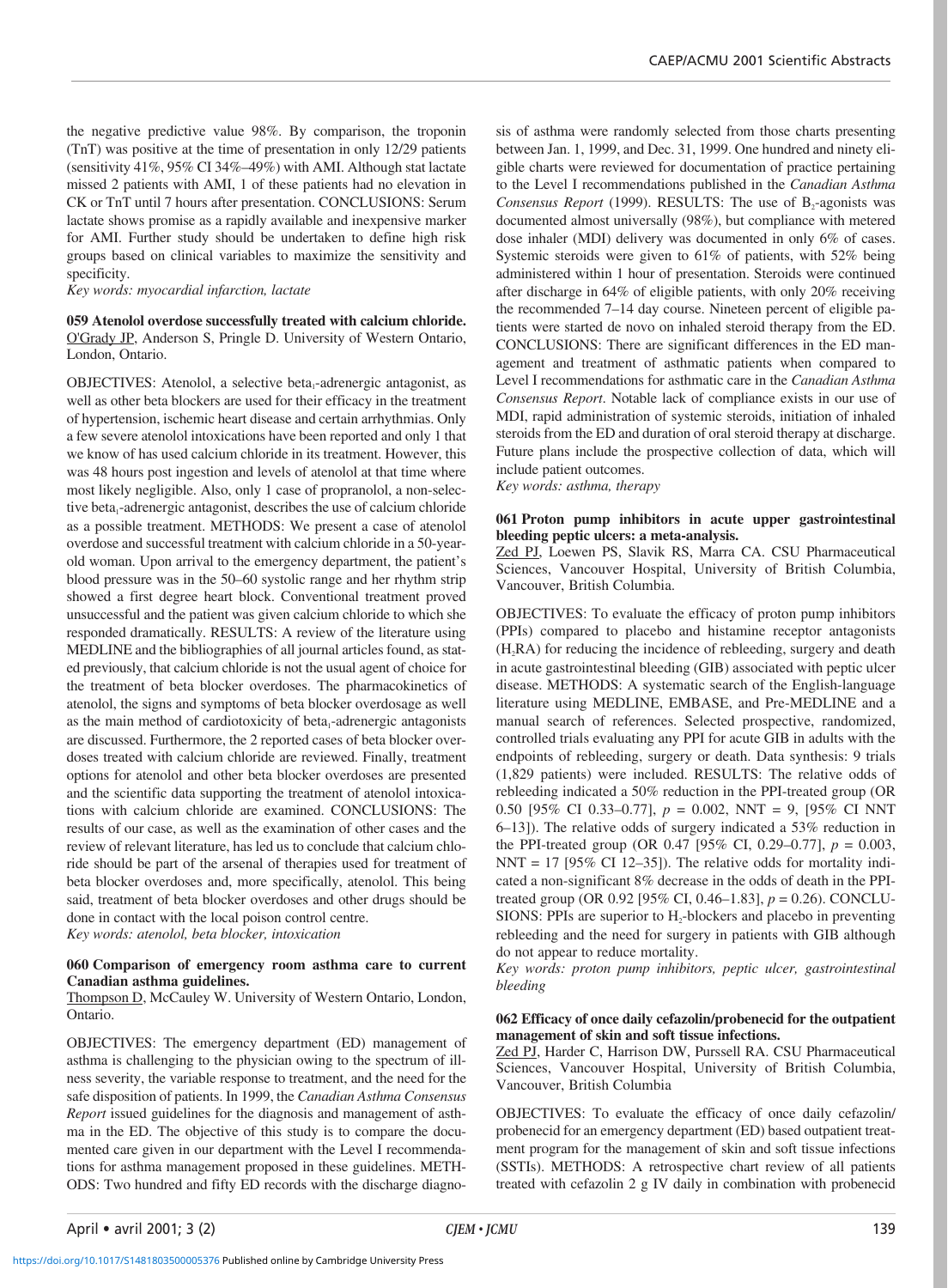1 g PO daily for treatment of SSTI over a 1-year period in the ED- based outpatient program were evaluated. The primary outcome was clinical treatment success defined as discharge from the outpatient program on either no therapy or on oral antibiotics alone following improvements or resolution of the infection. Patients who required hospitalization, failed to return to the program for follow-up or were enrolled in the home IV antibiotic program for longer treatment duration were deemed to have failed on the cefazolin/probenecid regimen in the outpatient program. RESULTS: 346 patients received cefazolin/probenecid for SSTI over a 1-year period for a mean treatment duration of 3.5 days (standard deviation  $[SD] = 1.9$  days). Mean age of patients was 44.8 years (SD = 17.5 years) and  $67\%$  were male. Overall, treatment success was achieved in 304 (87.9%) of patients who were discharged from the outpatient program. Treatment failures occurred in 42 (12%) patients. Twenty-eight (8.1%) patients failed to return for follow-up to the outpatient program and 14 (4.0%) required hospitalization for failure to improve in the outpatient program. Overall, 1225 hospital days of admission were avoided by treating these patients in the outpatient program. CONCLUSIONS: Once daily cefazolin/probenecid is an effective regimen for the outpatient treatment of SSTI in the ED. These data suggest that many patients with uncomplicated SSTI can be treated as outpatients, avoiding a more costly hospitalization.

*Key words: cellulitis, cefazolin*

#### **063 Prevalence and prognosis of traumatic intraventricular hemorrhage in blunt head injury patients.** Atzema C, Mower WR. UCLA, Los Angeles, California.

OBJECTIVES: Traumatic intraventricular hemorrhage (tIVH) has received limited attention in the medical literature, with the largest study containing only 43 cases. Knowledge of the prevalence and prognosis of tIVH could improve our ability to treat affected patients, potentially decreasing the morbidity and mortality of tIVH. METH-ODS: As part of the NEXUS II study we prospectively enrolled all blunt trauma patients undergoing computed tomography (CT) at 8 trauma centres. Age, sex, presence of coagulopathy, and CT diagnosis were recorded for each patient. Long-term follow-up was obtained for patients from 3 sites. The data was analyzed for prevalence of tIVH, associated intracranial injuries, coagulopathies, hydrocephalus, and outcomes. RESULTS: Of 492 patients having CT findings, 70 (14%) exhibited tIVH, including 13 (19%) who exhibited isolated tIVH. Patients ranged in age from 1 to 95 years, and 70% were male. Of 21 cases with long-term follow-up, 9 (43%) were discharged to home with minimal or no disability, 7 (33%)went to long-term rehabilitation facilities, and 5 (24%) died. Six of the 9 patients discharged to home had only minor additional injuries on CT. Four of the 7 patients sent to rehabilitation facilities and 1 of the 5 patients who died exhibited only minor associated injuries on CT (relative risk [RR] 0.65; 95% confidence interval [CI] 0.30–1.39). Three of the 21 patients had isolated tIVH, and 1 required long-term rehabilitation (RR 0.55; CI 0.11–2.82). Three patients had coagulopathies, including 2 with tIVH as their only finding (RR 4.06; CI 1.55–10.66). Six patients developed hydrocephalus (9%), 3 of whom had only minor associated CT findings (RR 2.18; CI 0.48–9.96). CONCLUSIONS: tIVH is found in 14% of blunt head injury patients with CT abnormalities. Isolated tIVH is common and is associated with a better prognosis. Coagulopathy may be an antecedent factor in many cases of isolated tIVH.

*Key words: brain injury, hemorrhage*

# **064 What if the Canadian CT Head Rule derivation had been restricted to cases without the proxy outcome?**

Stiell IG, Clement C, Cass D, Schull M, Morrison L, Wells GA, et al, for the CCC Study Group. University of Ottawa, Ottawa, Ontario.

OBJECTIVES: The Canadian CT Head Rule has been criticized because the original derivation determined outcomes with the proxy outcome telephone measure, rather than computed tomography (CT), for 1/3 of cases. This methodological sub-study repeated the derivation analyis using only the sub-set of minor head injury patients who underwent CT. METHODS: This secondary data analysis was based upon a prospective cohort study that enrolled adults with loss of consciousness, amnesia, or confusion and a Glasgow Coma Scale (GCS) score of 13–15 at 10 Canadian emergency departments (EDs). Data collection included a 22-item physician data form, CT reports, ambulance reports, and in-hospital records. The outcome measures were clinically important brain injury and need for neurological intervention. For this study, chi-square recursive partitioning analyses (KnowledgeSEEKER) assessed the sub-set of patients who underwent CT. Sensitivity, specificity, and CT rates were estimated. RESULTS: Comparing patients who underwent CT (*n* = 2,078) to the original CCC Study patient group  $(n = 3,121)$ , respectively: initial GCS score 13%–5.2% vs. 3.5% (*p* < 0.01), initial GCS score 14%– 3.6% vs. 16.7% (*p* < 0.0001), arrived by ambulance 79.5% vs. 72.7% (*p* < 0.0001), transferred 17.2% vs. 12.8% (*p* < 0.0001), admitted 36.4% vs. 27.0% (*p* < 0.0001), any acute brain injury on CT 16.6% vs. 11.2% (*p* < 0.0001), important brain injury 12.1% vs. 8.1% (*p* < 0.0001), required neurological intervention 2.1% vs.  $1.4\%$  ( $p = 0.05$ ). In the CT only sub-set, the 5 "high-risk" factors from the CT Head Rule predicted need for neurological intervention with sensitivity 100% (95% confidence interval [CI] 92%–100%), specificity 57.5% (55%–60%), and required CT rate 43.7%. The additional 2 "mediumrisk" factors predicted important brain injury with sensitivity 98.4% (95% CI 96%–99%), specificity 36.3% (34%–38%), and required CT rate 67.9%. CONCLUSIONS: The patients in the CT only sub-set had more serious characteristics than those in the original study population. The Canadian CT Head Rule performed equally as well in this group as in the original derivation study.

*Key words: brain injury, computed tomography, clinical prediction rule*

# **065 How valid is the concept of "clinically unimportant" brain injury in patients with minor head injury?**

Stiell IG, Lesiuk H, Brison RJ, Clement C, De Maio VJ, Wells GA, et al, for the CCC Study Group. University of Ottawa, Ottawa, Ontario.

OBJECTIVES: The Canadian CT Head Rule was developed to help physicians predict which minor head injury patients have important brain injury (IBI) on computed tomography (CT). This sub-study evaluated the clinical validity of the concept "clinically unimportant brain injury" (CUBI), as previously endorsed by academic neurosurgeons. METHODS: The prospective cohort study enrolled adults with loss of consciousness, amnesia, or confusion and a Glasgow Coma Scale (GCS) score of 13–15 at 10 Canadian EDs. Data collection included MD dataforms, CT reviews by study neuroradiologists, in-hospital records, and 14-day telephone follow-up. Patients were considered to have CUBI, and therefore require neither admission nor specialized follow-up, if neurologically intact with 1 of these CT lesions: solitary contusion <5 mm in diameter, localized subarachnoid blood <1 mm thick, smear subdural hematoma <4 mm thick, or closed depressed skull fracture not through inner table. This study compared the characteristics of IBI and CUBI patients by chi-square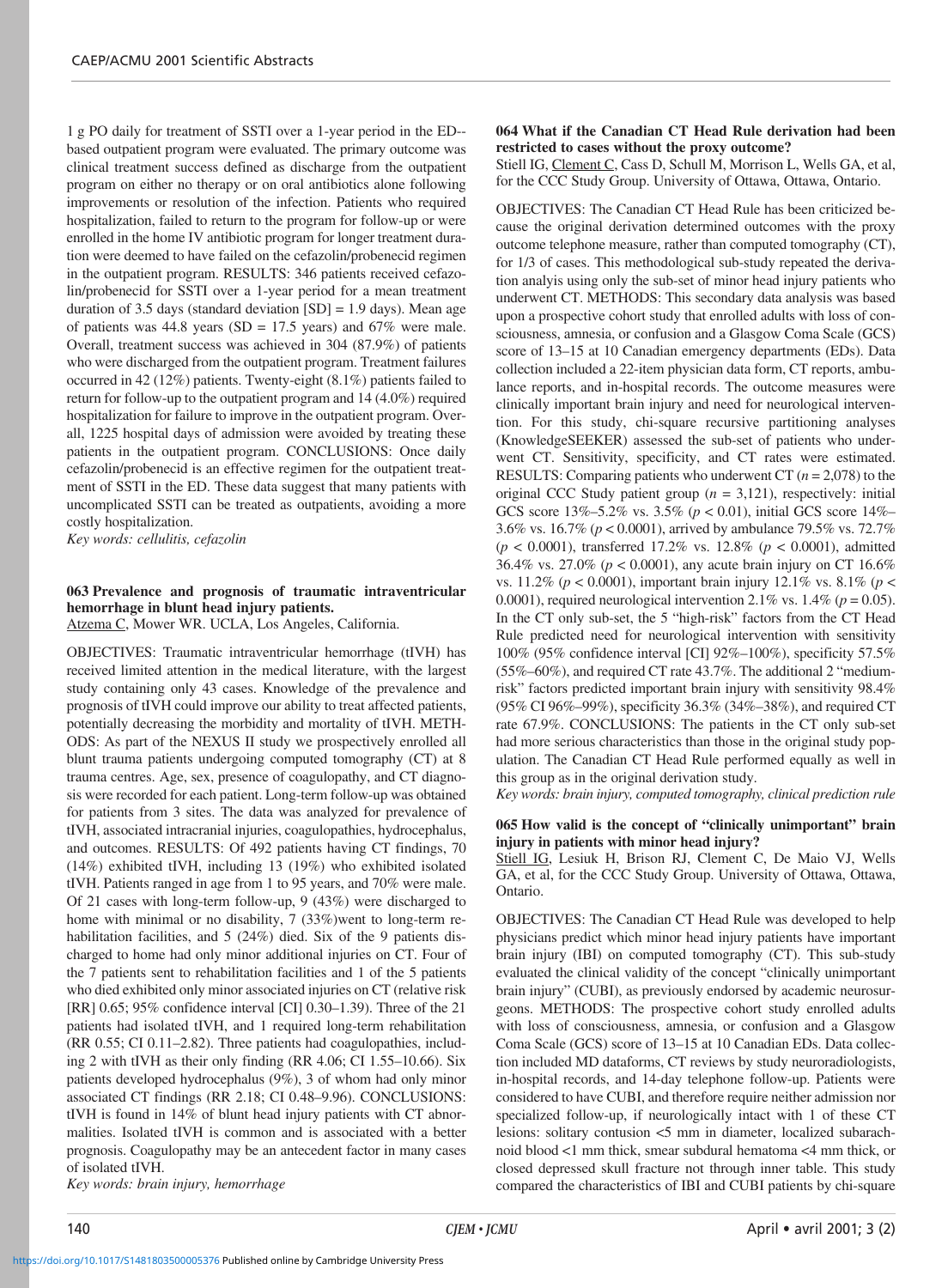and Student's t-test analyses. RESULTS: Among the 3,121 patients, there were 254 (8.1%) IBI cases and 94 (3.0%) CUBI cases:

**Table 1. Characteristics of the 254 (8.1%) important brain injury (IBI) cases and the 94 (3.0%) clinically unimportant brain injury (CUBI) cases in this study**

|                          |                  | <b>CUBI</b> |          |
|--------------------------|------------------|-------------|----------|
| Characteristic           | <b>IBI</b> cases | cases       | p value  |
| Age, yr                  | 49.7             | 40.1        | 0.01     |
| Linear/Basal #           | 26%              | 16%         | 0.06     |
| <b>CT findings</b>       |                  |             |          |
| Contusion                | 62%              | 38%         | < 0.0001 |
| Subarachnoid             | 44%              | 46%         | 0.83     |
| Subdural                 | 31%              | 18%         | 0.02     |
| Epidural                 | 15%              | 0%          | < 0.0001 |
| Cer. hematoma            | 7%               | 0%          | < 0.01   |
| Depressed #              | 6%               | 2%          | 0.12     |
| Admitted                 | 94%              | 63%         | < 0.0001 |
| Intervention             | 17%              | 0%          | < 0.0001 |
| Craniotomy               | 11%              | $0\%$       | < 0.001  |
| Elevation #              | 4%               | $0\%$       | 0.06     |
| Intubation               | 2%               | 0%          | 0.17     |
| Death                    | 2%               | $0\%$       | 0.22     |
| Telephone follow-up      |                  |             |          |
| Moderate headache        | 47%              | 29%         | 0.19     |
| Seizure                  | 3%               | 0%          | 0.49     |
| Arm weakness             | 14%              | 6%          | 0.38     |
| <b>Normal activities</b> | 19%              | 47%         | 0.02     |

CONCLUSIONS: Patients with CUBI had fewer CT lesions, admissions, and follow-up problems. No patient with CUBI required neurological intervention or died from head injury. This study confirms the validity of the concept of CUBI for minor head injury patients. *Key words: brain injury, computed tomography, clinical prediction rule*

**066 Comparison of recursive partitioning and logistic regression modelling in the derivation of the Canadian CT Head Rule.** Stiell IG, Wells GA, De Maio VJ, Clement C, Brison RJ, Cass D, et al, for the CCC Study Group. University of Ottawa, Ottawa, Ontario.

OBJECTIVES: The Canadian CT Head Rule for use of CT in minor head injury was derived by recursive partitioning (RP) analysis. This study compared the accuracy of the CT Head Rule to a model developed by an alternate statistical technique, logistic regression (LR). METHODS: This secondary data analysis was based on a prospective cohort study conducted in 10 Canadian emergency departments (EDs) and involved adults with loss of consciousness, amnesia, or confusion and a Glasgow Coma Scale (GCS) score of 13–15. Physicians completed a 22-item data form for all patients who then underwent CT scan. The outcome measures were need for neurological intervention and important brain injury. Variables correlated with these outcomes on univariate analysis and having kappa values >0.6 were then assessed by 2 multivariate statistical techniques. Chisquare RP analysis (KnowledgeSEEKER) was used for the original CT Head Rule derivation and forward stepwise LR (SAS) was used for this analytic study. RESULTS: The CT Head (CCC) Study dataset contained 3,121 minor head injury cases, including 44 (1.4%) requiring neurological intervention and 254 (8.1%) with important brain injury. 27 variables demonstrated univariate p-values <0.05 and 10 had kappa values >0.60. The RP model lost no cases to missing values and contained 7 variables. The LR model lost 80 cases to missing values and contained 8 variables, including the new "drop in GCS

score." Comparing the RP to the LR models for identifying important brain injury: area under receiver operating characteristic (ROC) curve 0.893 vs. 0.894 (*p* = NS), sensitivity 98.4% vs. 98.4% (*p* = NS), specificity 48.4% vs. 48.2% ( $p = NS$ ), and required CT rate 55.4% vs. 55.4%. Both models performed with 100% sensitivity for identifying need for neurological intervention. CONCLUSIONS: Both statistical approaches lead to models with very similar measures of performance. As in previous studies, RP provides a more parsimonious model that is likely to be more acceptable to clinicians.

*Key words: brain injury, computed tomography, clinical prediction rule*

#### **067 Interobserver agreement in the assessment of patients with minor head injury.**

Stiell IG, Wells GA, Clement C, Brison R, McKnight RD, Worthington JR, et al, for the CCC Study Group. University of Ottawa, Ottawa, Ontario.

OBJECTIVES: To determine interobserver agreement in the MD assessment of clinical findings in minor head injury patients. This methodological sub-study was an important component in the derivation study for the Canadian CT Head Rule. METHODS: This prospective cohort study was conducted in 10 Canadian EDs and involved adults with loss of consciousness, amnesia, or confusion and a Glasgow Coma Scale (GCS) score of 13–15. MDs evaluated patients for 22 standardized clinical findings before imaging and performed blinded interobserver assessments when feasible. Analyses included the simple or weighted kappa coefficient with 95% confidence intervals (CIs). RESULTS: 202 assessments were conducted on 101 patients who were similar to those of the main study population for: mean age (37.7; range 16–90), male (71.3%), falls (36.6%), motor vehicle collision (MVC) (24.8%), ambulance arrival (72.3%); they had a higher rate of admission (42.6%) and clinically important brain injury (14.9%). Kappa values for the clinical findings were:

| Table 1. Kappa values for the clinical findings in this<br>study |          |               |  |  |
|------------------------------------------------------------------|----------|---------------|--|--|
| Clinical finding                                                 | Kappa    | 95% CI        |  |  |
| Loss of consciousness                                            | 0.83     | $0.71 - 0.94$ |  |  |
| Any amnesia                                                      | 0.52     | $0.25 - 0.79$ |  |  |
| Headache                                                         | 0.61     | $0.40 - 0.83$ |  |  |
| Chronic alcohol abuse                                            | 0.71     | $0.47 - 0.95$ |  |  |
| Repeated vomiting*                                               | 0.86     | $0.68 - 1.0$  |  |  |
| Glasgow Coma Scale                                               |          |               |  |  |
| Eye opening                                                      | 0.79     | $0.51 - 1.0$  |  |  |
| Verbal                                                           | 0.75     | $0.56 - 0.94$ |  |  |
| Total score*                                                     | $0.84 +$ | $0.71 - 0.97$ |  |  |
| Pupils equal/reactive                                            | 0.66     | $0.04 - 1.0$  |  |  |
| Lateralizing weakness                                            | 0.66     | $0.04 - 1.0$  |  |  |
| Possible open skull #*                                           | 0.85     | $0.57 - 1.0$  |  |  |
| Signs basal skull #*                                             | 0.76     | $0.53 - 0.99$ |  |  |
| Unreliable due to alcohol                                        | 0.54     | $0.21 - 0.87$ |  |  |
| Object recall score                                              | $0.64 +$ | $0.50 - 0.78$ |  |  |
| * Component of Canadian CT Head Rule<br>t Weighted kappa         |          |               |  |  |

CONCLUSIONS: Findings with only moderate agreement were "any amnesia" and "unreliable exam due to ETOH." All components of the Canadian CT Head Rule showed excellent interobserver agreement suggesting that physicians should be able to consistently interpret the overall rule. This reliability will be explicitly and prospectively evaluated in ongoing studies.

*Key words: brain injury, computed tomography, clinical prediction rule*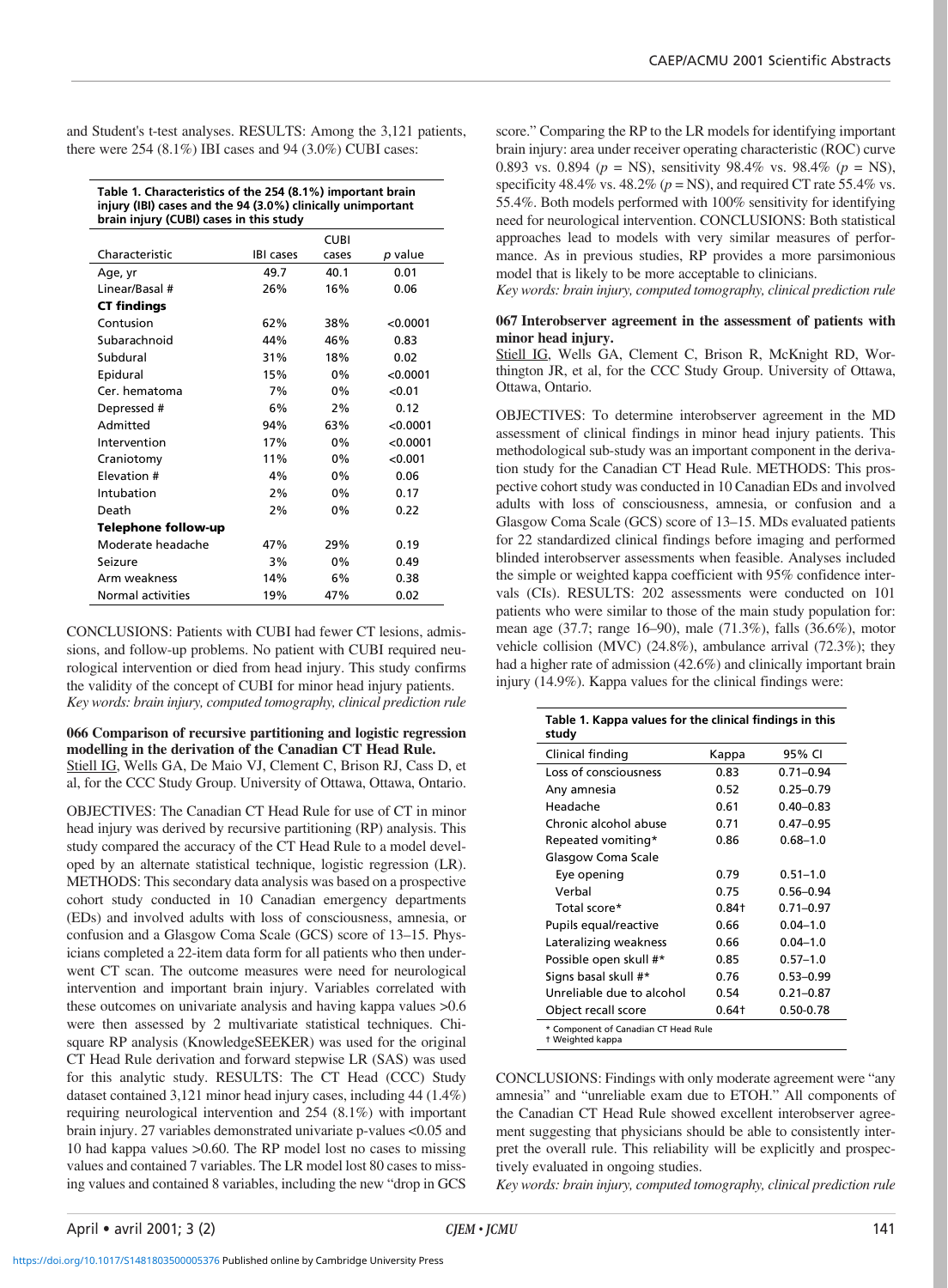**068 The Nova Scotia Cellulitis Guidelines: a pilot study.** Campbell SG, Burton-MacLeod R, Pierce S, Ackroyd S, Gerami D. Dalhousie University, Halifax, Nova Scotia.

OBJECTIVES: To assess the safety of a 4-level grading system and algorithm to treat adults with cellulitis and to monitor physician compliance and approval. METHODS: A prospective study observing physician compliance with the algorithm and patient outcome for an 8-week period after introduction of the algorithm was performed. Consenting patients were contacted in 7–10 days to assess outcome. Physician compliance was graded according to the number of elements of the algorithm followed. RESULTS: A total of 146 patients visited the ED during the study period (182 visits). The mean age was 47 years and 63.7% were female. From the visits made, 57.1% were Grade 1, 16.5% Grade 2, 12.9% Grade 3, and 0.6% Grade 4 infections. 12.9% had insufficient information to establish a grade. 51.3% of patients received oral antibiotics, 20.9% received intravenous antibiotics, and 27.8% received both. Of 57 consenting patients, 54 were followed-up. From these patients contacted 90.7% reported improvement in their condition, 5.6% no change, and 3.7% worse. Following the physician questionnaire, 84.6% had relied on the algorithm during the study period. 85.7% felt the algorithm should be permanently implemented in the ED. The chart review showed compliance with the algorithm in 25.4% of evaluable visits. Of compliant visits, 81.8% of the patients followed-up indicated their condition was improved. CONCLU-SIONS: This pilot study suggests that the use of a 4-level grading system and algorithm for the ED management of cellulitis is safe for patients, and its use is acceptable to physicians. Further studies are planned.

*Key words: cellulitis*

# **069 Vehicle effects on efficacy of salicylate adsorption by activated charcoal in a gastrointestinal tract model.**

Dagnone D, Matsui D, Rieder MJ, Freeman DJ. Children's Hospital of Western Ontario, London, Ontario.

OBJECTIVES: Activated charcoal (AC) is the antidote of choice for therapy of ingestions in children. Charcoal is often given with vehicles to improve palatability. Our hypothesis was that AC can be mixed with flavouring vehicles without altering its ability to adsorb toxic levels of acetylsalicylic acid (ASA) in vitro using a gastrointestinal model. METHODS: The 4 vehicles chosen were water, chocolate milk, orange juice and a cola beverage. ASA was added to 5 ml of human gastric fluid from each of 10 children aged 7 to 15 years. The dose used was calculated from a 10-kg child at a toxic dose of 10 mg/kg. Activated charcoal was mixed with an equal volume of vehicle to achieve a concentration of 1 gm/kg. Incubation was continued for a further 5 hours and aliquots were taken. The pH of the solution was initially adjusted to 3.0 and then increased at 180 minutes to 7.0 to mimic the transit of gastric fluid to the intestine. Concentrations of ASA and total salicylate were determined for the 4 vehicles studied using an HPLC assay system. RESULTS: All 4 vehicles lowered the concentration of salicylates from toxic concentrations (3000 ug/ml) to significantly lower concentrations (18  $\pm$  4% of original concentration,  $p > 0.05$ ) within 30 minutes. There was no significant difference in effect between the 4 vehicles. After the increase in pH at 180 minutes, there was a sharp and significant increase in salicylate concentrations for all 4 vehicles ( $64 \pm 5\%$  of original concentration, *p* > 0.01, at time 300 min). This increase was most marked for chocolate milk  $(71 \pm 3\%, p > 0.05)$ . CONCLUSIONS: The results of this study suggest that activated charcoal may be less useful in the

reduction of toxic concentrations than is currently believed, and that vehicles may have more effects than previously appreciated. *Key words: intoxication, salicylate, activated charcoal*

# **070 Accuracy of prehospital assessment of acute pulmonary edema.**

Lett DA, Petrie D, Ackroyd S. Queen's University, Kingston, Ontario.

OBJECTIVES: Acute pulmonary edema (APE) due to congestive heart failure (CHF) is a common and serious reason for emergency medical services (EMS) activation. However, only appropriate interventions will reduce morbidity, mortality and patient discomfort. The purpose of this study was to determine the accuracy of paramedics in determining whether APE was present in the prehospital setting. In addition, we sought to describe and compare patients that used EMS versus those that did not, when presenting with chest pain or respiratory distress. METHODS: The study involved a 5-week prospective review of ED patient records and paramedic records for all 806 patients presenting to the Queen Elizabeth II Health Sciences Centre with chest pain or respiratory distress. A predetermined data abstracting form was used. Data collected for all patients included age, gender, chief complaint, emergency department (ED) diagnosis, and disposition. Several additional variables were collected for patients who came by ambulance with an ED diagnosis or paramedic impression of CHF. Paramedics were not aware that this study was taking place. Data was analyzed using  $t$ -tests,  $X^2$ , and Fisher's exact tests. Significance was achieved if  $p < 0.05$ . RESULTS: There were 48 cases of ED confirmed CHF, of which 25 came by ambulance. Of the ambulance transports, the paramedics recorded an impression of CHF in 14 cases; 6 of these were later confirmed by ED physicians, 6 were clearly incorrect, and 2 were indeterminant due to a vague recorded impression. The impression of CHF by a paramedic had a specificity of 0.95, a sensitivity of 0.24 and an accuracy of 86%. All of the patients with correct paramedic impressions of CHF were admitted to hospital, versus 66% of those with the incorrect impression. CON-CLUSIONS: These findings show that the accuracy of paramedics in recognizing APE could, and should, be improved prior to a randomized controlled evaluation of the effectiveness of prehospital interventions for APE.

*Key words: congestive heart failure, pulmonary edema*

# **071 Towards a "No Pain Zone": Does a pain awareness program in triage targeting pediatric musculoskeletal injuries increase pain assessment and intervention?**

Duggan L, Vukov I, Littlejohn A, Chu L, Wood C, Bruce E, et al. Hospital for Sick Children, University of Toronto, Toronto, Ontario.

OBJECTIVES: Patients with musculoskeletal injuries may wait for hours to be assessed by a physician, therefore early pain assessment and intervention are essential. The "No Pain Zone" program was created to encourage pain assessment during triage. This study was conducted to compare pain assessment and intervention rates before and after program implementation. METHODS: A prospective, interventional, non-randomized cohort chart review design was used. All patients presenting with musculoskeletal injuries to our tertiary-care pediatric emergency department from July 1 to August 31, 2000, were included. Data was collected for 2 weeks before and 4 weeks after initiating the program. There was a 2-week suspension of data collection midway, during the introduction of the program. It consisted of a general pain awareness campaign and intensive one-onone teaching of age-appropriate pain scales. Incorporation of pain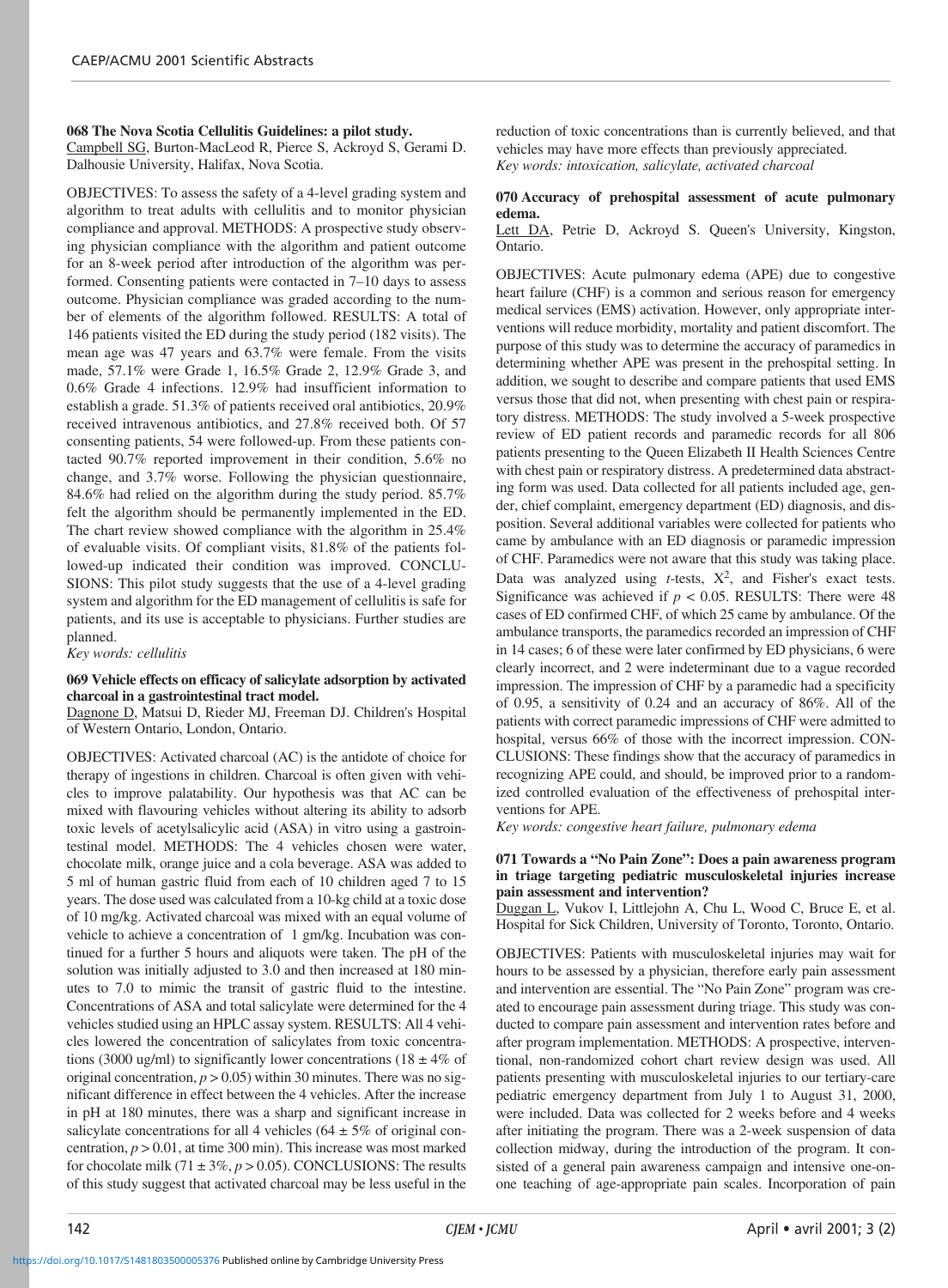scales into triage assessment was encouraged. Appropriate interventions for pain were left to the discretion of the triage nurse. Primary outcomes were frequency of pain assessment, either using pain scales (formal) or subjective clinical assessment (informal), and frequency of interventions. These variables were compared before versus after the program using the 2-tailed chi-square test. RESULTS: There were 567 patients in total, with 233 presenting before, and 334 presenting after the program. Pain assessment, including formal and informal methods, increased from  $43.8\%$  to  $56.0\%$  ( $p = 0.005$ ). Total interventions increased from  $17.6\%$  to  $26.9\%$  ( $p = 0.011$ ). Patients assessed by formal pain scale were more than twice as likely to receive an intervention as compared to those assessed informally (48.4% vs. 21.5%, *p* < 0.0005). CONCLUSIONS: The "No Pain Zone" program was associated with an increase in pain assessment and intervention. The use of formal pain assessment was associated with a considerable increase in interventions. This provides support for the addition of formal pain assessment in triage to reduce pain in the emergency department.

*Key words: analgesia, pain, pediatric*

#### **072** *Canadian Emergency Department Triage and Acuity Scale* **triage: reliability for high acuity patients.**

Grafstein E, Innes G, Christenson J, Clarke L. St. Paul's Hospital, Vancouver, British Columbia.

OBJECTIVES: The *Canadian Emergency Department Triage and Acuity Scale* (*CTAS*) is a national triage standard. *CTAS* acuity levels correlate with patient morbidity and mortality, nursing workload, admission rate, hospital length-of-stay and diagnostic test use. In future, the *CTAS* will be used to compare acuity and utilization across emergency departments (EDs), but coding variability may limit the validity of such comparisons. Our objective was to determine nurseassigned acuity levels in a cohort of ED patients with complaints defined in the *CTAS* as Level 1. METHODS: A 1-year retrospective cohort study was performed at St. Paul's Hospital, an urban Vancouver teaching centre. Our triage nurses code patients by selecting the most appropriate presenting complaint from an electronic menu, which then suggests a *CTAS*-based acuity level (1–5). Nurses may override the suggested level and enter their own, based on subjective assessment. We recorded nurse-assigned acuity levels in consecutive patients with the triage complaints below, specifically defined as Level 1 within the *CTAS*. RESULTS: Of 50,406 patients seen, 350 had *CTAS*-defined Level 1 complaints. Of these, 101 (29%) were coded as Level 1, 164 as Level 2 (47%), 75 as Level 3 (21%), and 10 (3%) as Level 4 or 5. Of 50,056 patients with *CTAS* Levels 2–5 complaints, 30 patients were coded as Level 1.

| Table 1. Data for the 350 patients who had CTAS-<br>defined Level 1 complaints |                      |                     |  |  |
|--------------------------------------------------------------------------------|----------------------|---------------------|--|--|
| Triage complaint, n                                                            | Coded<br>Level 1 (%) | Admit, n<br>$(\% )$ |  |  |
| Cardiac arrest, 93                                                             | 54 (58)              | 77 (82)             |  |  |
| GI bleed + shock, 34                                                           | 1(3)                 | 28 (82)             |  |  |
| Respiratory arrest, 20                                                         | 6(30)                | 14 (70)             |  |  |
| GCS < 8, 150                                                                   | 16 (11)              | 70 (47)             |  |  |
| Status epilepticus, 25                                                         | 5(20)                | 16 (64)             |  |  |
| Major trauma, 28                                                               | 18 (64)              | 22 (79)             |  |  |
| <b>Total: 350</b>                                                              | 110 (31)             | 227 (65)            |  |  |

CONCLUSIONS: Subjective nursing assessments differ substantially from *CTAS*-based acuity recommendations. Nurses often down-triage high acuity patients. A standardized computer algorithm may improve triage reliability and facilitate cross-site case-mix comparisons. *Key words: triage, acuity, case mix*

#### **073 Effect of a pneumococcal vaccine program on emergency department presentations.**

Grafstein E, Daly P, Buxton J, Thorne A. St. Paul's Hospital and Vancouver Regional Health Board, Vancouver, British Columbia.

OBJECTIVES: Vancouver's Downtown East Side (DTES) is an area with many injection drug users, alcoholics, HIV and poor overall population health. St. Paul's Hospital, an urban, teaching centre, is the primary facility that serves the DTES. In November 1999, the Vancouver regional health board instituted a pneumococcal vaccine program and vaccinated 10,000 DTES residents, only 70% of whom had a permanent address. Our objective was to assess the impact of the pneumococcal vaccine program on the volume of pneumonia seen in our emergency department (ED). METHODS: A retrospective case control study was undertaken comparing the incidence of pneumonia 1 year before (Dec. 1998–Nov. 1999) and 1 year after (Dec. 1999–Nov. 2000) the vaccine campaign. For any patient, only the initial visit was counted as a case. Subsequent visits by the same patient >1 month after initial diagnosis of pneumonia were counted as a new case. Patient records were reviewed using an electronic ED database and linked to the regional immunization database. RESULTS: In the prevaccine period, 863 of 51,825 ED visits (1.67%) were pneumonia cases. In the postvaccine period, 646 of 49,981 ED visits (1.29%) were pneumonia cases  $(p < 0.001)$ . There were fewer cases of pneumonia noted in almost every month and hospital admissions through the ED decreased by 25%. During this time there were no additional community clinics established and ED volumes at other nearby hospital EDs did not increase. In comparison, asthma incidence was 537 in 1999 and 524 in 2000 with a  $p = 0.87$  and 95% confidence interval (–0.0014, 0.0010). The percentage of all patients with pneumonia living in the DTES before and after the vaccine program was 25%. There were 41 patients who received pneumococcal vaccine and developed pneumonia. CONCLUSIONS: A pneumococcal vaccination program may have contributed to a decrease in pneumonia seen in our high risk population.

*Key words: pneumonia, pneumococcal vaccine*

# **074 Clinical practice guideline (CPG) accessibility and interactivity using an electronic platform.**

Meurer DP, Bullard M, Holroyd BR, Rowe BH. University of Alberta, Edmonton, Alberta.

OBJECTIVES: Clinical practice guidelines (CPGs), which are designed to apply results from related research to clinical care, are becoming important tools in reducing emergency medicine diagnostic and treatment practice variation. However, this environment demands that information be rapidly accessible, valid and evidence-based. Information systems that easily access user friendly CPGs, can facilitate this process. METHODS: R/O deep vein thrombosis (DVT) is a common emergency department (ED) presentation where wide diagnostic variability and changing treatments exist. Prospective assessment of R/O DVT patients was completed in the ED over an 18-month period (PRE). ED physicians were surveyed about the utility of a Swollen Limb (SL) CPG. Adobe PDF forms for assessing an SL were developed in 2000 and implemented in 2001 (POST). This form complimented an existing protocol for the treatment of DVT. The assessment is accessed on the desktop PC via an intranet Web site and completed on-line in PDF. RESULTS: Prior to the implementation, paper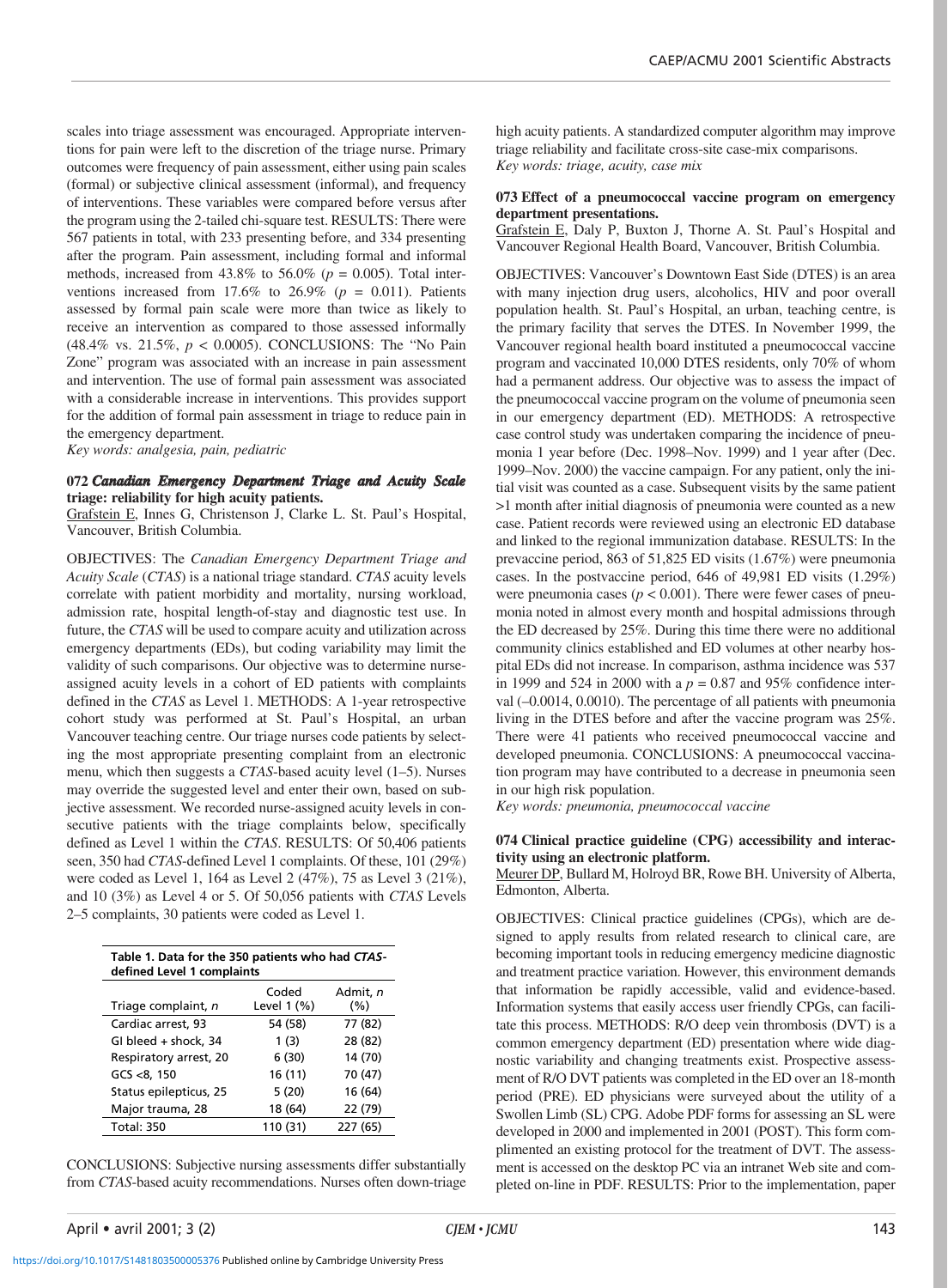versions of the SL using the Wells' criteria were completed at rates of 60% (220/334) but significant practice variation in diagnostic testing was observed. Consensus from 20 staff was obtained for the SL form, and they requested online interactive fields and radio buttons. Summary scores and an MD estimate of pretest probability for DVT were requested. Some selections allowed for multiple functions to occur with a single click of the mouse (i.e., providing access to the appropriate order set, and providing radiographic recommendations). PRE diagnostic test utilization will be compared to POST. CONCLU-SIONS: Recognizing the need for accessible and useful evidencebased tools for the practitioner is the force behind the development of effective electronic work platforms. While these applications have the potential to create efficiencies, formal iterative evaluation is required to document compliance and assess outcomes.

*Key words: guideline, deep vein thrombosis*

# **075 Information access by emergency medicine staff and residents.**

Rowe BH, Cummings G, Sher A, Hayward R. University of Alberta, Edmonton, Alberta.

OBJECTIVES: Accessible to electronic evidence-based medical (EBM) information in emergency medicine (EM) has the potential to improve patient care and to facilitate educational activities. This study examines the reliability and validity as well as the characteristics of resource use recorded by a computer-based health information system. METHODS: CHE/CLINT is a single sign-on, password-protected, desktop application for medical information resource management. An EM-specific desktop was produced consisting of journals, on-line resources, and important links; access was provided to 70 staff and resident EM users at 2 major teaching hospitals affiliated with the University of Alberta. The data for the usage characteristics were derived from user logs and spanned the first 8 months this resource was available. Four investigators completed 50 test logins, recording log-in characteristics and comparing them to the user logs generated by the computer system in a local database. RESULTS: Times, date, location and non-internet applications were reliably recorded by the system during individual sessions (all >80% accurate). There is a spectrum of users, ranging from those who have never used this resource to "super-users" (<10%) who have readily adopted this resource. Most of the 925 logins to the CHE/CLINT program were of short duration (mean  $= 2$  min/login) and accessed few applications (mean = 2 applications/login). The most highly used resources (n =1784) were literature searching applications such as MEDLINE (15%), and reference materials such as MD Consult (9%) or Harrison's Online (6%). ED-based resources (e.g., Micromedex [3%]) and EBM resources such as Cochrane Library (6%) were less often used. CONCLUSIONS: The data collected in CHE/CLINT are reliable and valid and can be used to determine user information access. EM information needs include literature searching and text; clinical applications and EBM resources remain underutilized. Interventions to improve use of EBM resources appear warranted.

*Key words: medical informatics, evidence based medicine*

# **076 Are homeless patients satisfied with care received in the emergency department?**

Ilk L, Spence J. Department of Medicine, University of Toronto, Toronto, Ontario.

OBJECTIVES: Homelessness is an increasing threat to the health of urban communities and inner city emergency departments (EDs) are playing a major role in the care of this population. A survey, com-

paring satisfaction with care of homeless and underhoused (H-UH) to housed patients (H), was conducted in a university affiliated ED which services 40% of the lowest income census tracts and is situated in the highest concentration of homeless people in Canada. METHODS: A 12-question patient satisfaction survey was administered over a 4-week period in July and August 2000. Domains of interest included: participant's subjective sense of health, satisfaction with care, perceived quality of care, attention of medical staff, and discharge planning. A retrospective chart review was conducted to compare the H-UH to H patients with respect to demographics, waiting times, number of tests and procedures, and follow-up care. RESULTS: 305 surveys were completed, 113 by H-UH patients. There was no difference in the mean age of the groups. More H-UH patients were male. Urgency, waiting times, time to see an MD, and number of tests and procedures performed were not significantly different between groups. H-UH patients rated their usual health to be poorer and presenting complaints to be more serious. Homeless patients also anticipated greater difficulty in following discharge instructions. Both groups agreed that they would return to the ED, however H-UH patients did not rate their quality of care as highly as H patients. CONCLUSIONS: H-UH patients perceive their health to be poorer and presenting complaints to be more acute than H patients. Overall H-UH population tended to be less satisfied with ED care. Staff working in inner city EDs may require a greater awareness of both social and medical needs in order to better serve H-UH patients. *Key words: satisfaction, quality*

# **077 Initiating the discussion of organ donation: a survey of physician attitudes and practices.**

Hall C, Kjerulf M, Cass D. Department of Medicine, University of Toronto, Toronto, Ontario.

OBJECTIVES: One factor that may play a role in improving the rate of organ donation is prior communication between patients and their next-of-kin concerning their attitudes towards organ donation. One potential vehicle for the promotion of these discussions is the family physician, who could encourage patients to discuss the issue with their families. METHODS: A 35-question survey designed to assess attitudes, current practices, and barriers and opportunities regarding organ donation was mailed to each family physician and general practitioner in Toronto. Surveys could be returned either by fax, or by postage pre-paid envelopes. RESULTS: A total of 497 of 2385 surveys were completed, for a return rate of 21%. Sixty percent of respondents indicated that they felt it was appropriate for family physicians to initiate the discussion about organ donation in their office practice. However, only 40% of family physicians had raised the issue of organ or tissue donation with their patients and/or their families in the past year, and 74% indicated that they "seldom or never" introduce the topic during office visits. The 3 greatest barriers to introducing these discussions were identified as: fear of offending patients; personal lack of knowledge about the topic, and; lack of time in the patient encounter. The greatest opportunities to improve the initiation of the discussion of organ donation were identified as being the provision of pamphlets and other materials for the family physician's office and further education for family physicians about organ donation. CONCLUSIONS: While many family physicians support the concept of initiating the discussion about organ donation with patients and their families, the vast majority seldom or never do so. The provision of further educational materials, for both patients and physicians, could increase the likelihood of discussion and, therefore, of donation. *Key words: organ donation*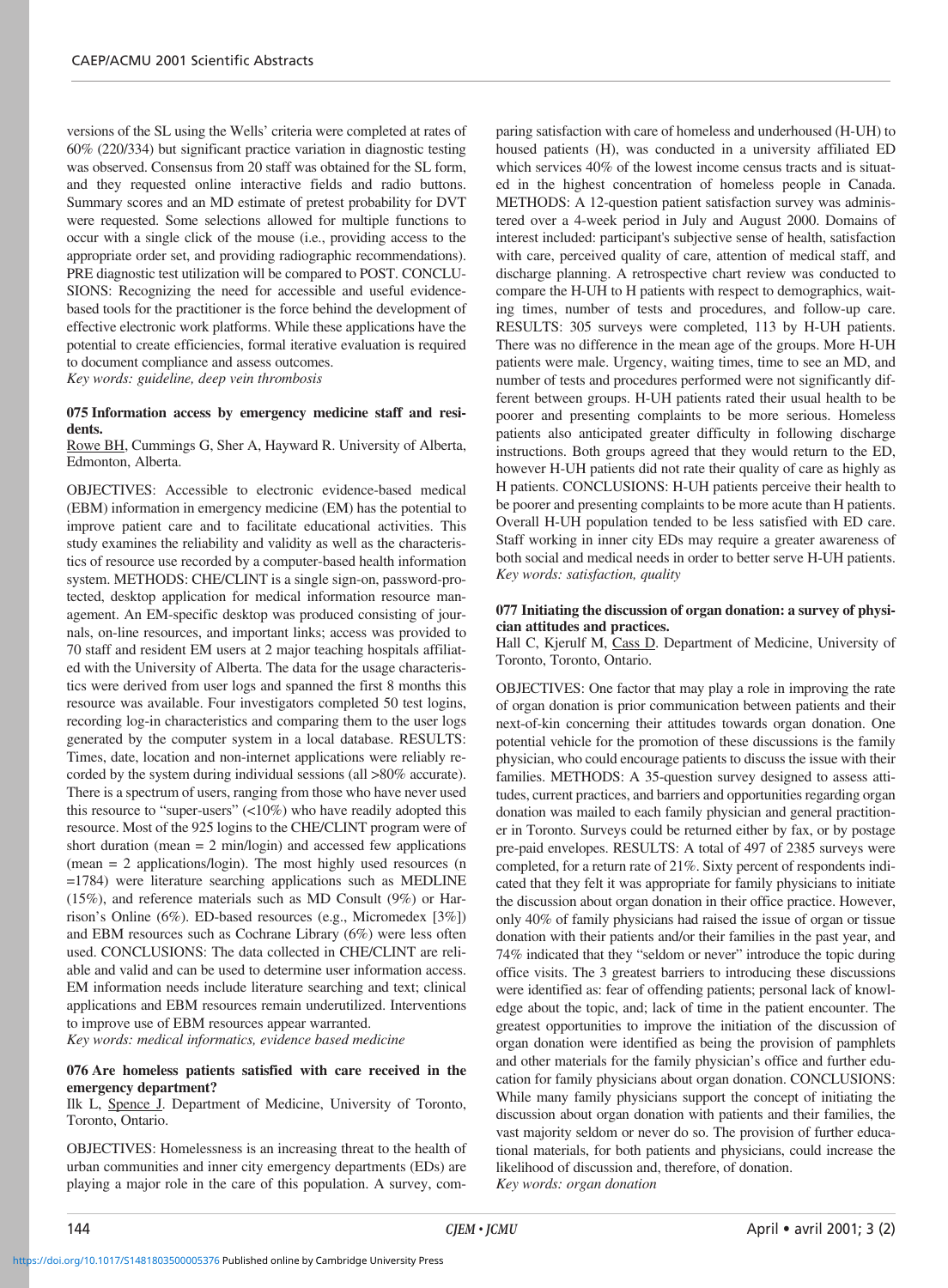# **078 Identifying potential organ donors in a university teaching hospital: How good are we?**

Hall C, Kjerulf M, Cass D. Department of Medicine, University of Toronto, Toronto, Ontario.

OBJECTIVES: St. Michael's Hospital has identified as a priority the improvement of both quality and quantity in the organ donation process. To aid in quantifying the gap between potential and actual donors, a retrospective chart review was designed to identify all potential organ donors at St. Michael's Hospital in 1999. METH-ODS: All deaths in critical care settings over a one-year period were screened using "Donor Action" software to identify patients who were potential organ donors, using a set of clinical criteria. Once potential donors were identified, a manual chart review was performed in order to confirm eligibility of the patient, and to identify the reason(s) why donation did not occur. RESULTS: One hundred and fifty-nine charts were reviewed; 15 charts were unable to be reviewed. Fifty-one patients were found to meet the established criteria for potential organ donors. The families of 30 (59%) of these potential organ donors were approached about the possibility of donation; 17 (57%) of these consented to organ donation, of which 15 patients went on to donate organs, 1 to donate tissues only, and 1 to donate their body for research. Nineteen families (37%) were not approached, while 2 families (4%) were unavailable to either give or decline consent. Of the 34 patients who did not go on to become organ donors, over half of the families were not offered the opportunity to donate. CONCLUSIONS: When offered the opportunity to donate, over half of the families of potential donors gave consent for organ and tissue donation. A significant number of families were denied the opportunity to consider donation as part of their end-of-life decisions for their loved ones. Providing all families this opportunity could lead to an improvement in both the rate of organ donation, and in the quality of the end-of-life experience for the families. *Key words: organ donation*

# **079 Why do patients experiencing acute chest pain bypass the nearest hospital to seek care in a tertiary care centre?**

Yeung B, Friedman SM, Dubinsky I. University of Toronto, Toronto, Ontario.

OBJECTIVES: To characterize the subpopulation of patients with acute chest pain or palpitations who select a tertiary referral center over closer emergency departments (EDs) to identify patient rationale for hospital selection. METHODS: Four-week prospective cohort pilot study. Patients presenting to the ED of a downtown teaching centre (Toronto General Hospital [TGH]) with a chief complaint of chest pain or palpitations were administered a standardized survey within 72 hours of registering in the ED. The 20% who traveled the longest distance (LD) were compared to the base population (BP). Categorical variables were analyzed using the binomial inference for proportions, and continuous variables using the t-test. RESULTS: Of 106 eligible patients, 84 (79.2 %) completed the survey. The LD group, as well as study nonparticipants, were similar to BP in age and gender. Long distance travelers were more likely than the base population to be aware of a hospital closer than TGH to the point of departure (  $76.5\%$  vs. 46.4 %,  $p < 0.01$ ), to have previously attended the closer hospital ( $p < 0.10$ ), and to have attended with a complaint similar to the current problem ( $p < 0.08$ ). LD patients were more likely to select TGH for subjective reasons (i.e., perceptions regarding hospital reputation or courtesy),  $(p < 0.10)$ , and were less likely to select TGH for medical reasons (i.e., past records, physician, or procedure at TGH)  $(p < 0.08)$ . Long distance travelers were less likely than BP

to agree that in the event of acute chest pain or palpitations, the best choice of hospital is usually the closest one  $(p < 0.03)$  CONCLU-SIONS: Patient rationale for hospital selection may be related to medical misconception and nonmedical factors, impacts upon distance traveled to seek medical attention, and has potential to adversely affect medical outcome. *Key words: chest pain*

# **080 The incidence of vomiting in a pediatric emergency department and its influence on clinical mnagement.**

Kozer E, Razavi H, Goldman R, Shi K, Keays T, Wu D, Scolnik D. Hospital for Sick Children, University of Toronto, Toronto, Ontario.

INTRODUCTION: Vomiting commonly occurs in children, however, the incidence of vomiting in the pediatric emergency department (ED) and its influence on clinical management has not been described. OBJECTIVES: to establish the incidence of vomiting among children presenting to pediatric ED, and to find whether or not vomiting is associated with increased length of stay, more laboratory tests and increased risk of admission to the hospital. DESIGN: A retrospective chart review of patients presenting to the ED of tertiary care pediatric hospital. PATIENTS: all the patients 0–18 years old presented to the ED during 4 randomly selected days. METHODS: Using the hospital electronic database, the charts of all patients who presented to the ED on 4 randomly selected days from the years of 1999–2000 were systematically reviewed by research worker. For each of the charts demographic parameters were recorded along with data regarding the history of the current illness and management in the ED. RESULTS: Of the 439 patients presenting to the ED, 97 (22.1%) reported vomiting. The average age of those who vomited was  $3.50 \pm 0.87$  years, compared to  $5.09 \pm 0.47$  years ( $p = 0.0016$ ) in those without vomiting. Within the subgroup of 329 cases without trauma, 41 reported vomiting twice or more. In this group, 1.37 tests were ordered, compared to 0.825 tests for those vomiting less than twice  $(p = 0.056)$ . In the 197 patients 2 years or younger, 1.02 tests were ordered for vomiting patients, whereas 0.50 tests were ordered for patients without vomiting  $(p = 0.026)$ . There were no trends seen in time spent in ED, triage class or admission rate. CONCLUSIONS: 22% of patients presented with vomiting as a symptom. In patients 2 years of age or younger, significantly more tests were ordered for vomiting patients. A similar trend was seen in non-traumatic patients vomiting multiple times.

*Key words: vomiting, pediatric*

# **081 Can we predict which children with clinically suspected pneumonia will have the presence of focal infiltrates on chest radiographs?**

Lynch T, Gouin S, Larson C, Patenaude Y. Children's Hospital of Western Ontario, London, Ontario.

OBJECTIVES: To determine predictive factors for the presence of focal infiltrates in children with clinically suspected pneumonia in a pediatric emergency department (ED). METHODS: Prospective cohort study conducted between May 1998 and December 1999 in a pediatric ED. Children (1–16 years) with clinically suspected pneumonia were enrolled. Exclusion criteriae were: chronic cardiac and respiratory disease, concurrent asthma exacerbation, pneumonia confirmed by chest radiograph (CXR) in the previous 8 weeks or antibiotic use in the previous 2 weeks, gastroesophageal reflux, spastic quadriplegia and unstable condition. Data on demographic variables, presenting symptoms and signs were collected upon study enrollment. Frontal and lateral views of the chest were obtained for each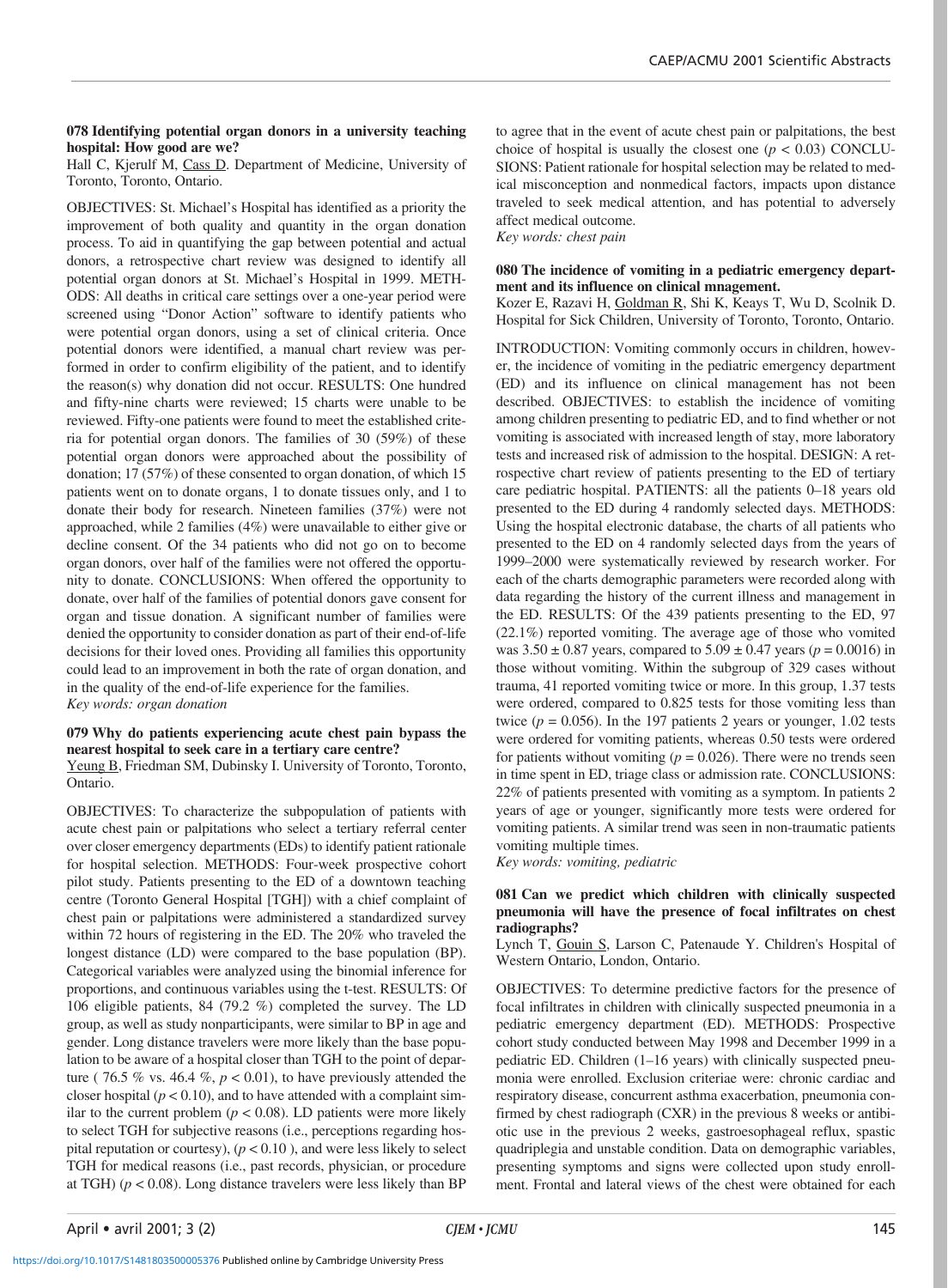patient. A consensus agreement of 3 radiologists on the presence of focal infiltrates was taken as the gold standard. RESULTS: There were 604 eligible children: 33 families declined to participate. Of the remaining 571 patients, 204 had the presence of focal infiltrates on CXR. No differences were noted between the children with and without focal infiltrates for mean age, sex, mean weight, presence of cough, coryza, bronchial sounds, irritability, poor feeding, mean oxygen saturation and time of the year. Risk factors for the presence of focal infiltrates included: history of fever  $(p = 0.001, \text{ odds ratio } [OR]$ = 3.1; 95% confidence interval [CI] = 1.7, 5.3), retractions (*p* = 0.047, OR = 2.8; 95% CI = 1.0, 7.6), grunting (*p* = 0.038, OR = 7.3; 95% CI  $= 1.1, 48.1$ , crackles (0.001, OR  $= 2.0$ ; 95% CI  $= 1.4, 2.9$ ), and decreased breath sounds (*p* = 0.034, OR = 1.4; 95% CI = 1.0, 2.0). The patients with focal infiltrates were more likely to have an increased temperature (38.2°C vs. 37.8°C,  $p = 0.001$ , DM = 0.36; 95% CI = 0.15, 0.58), an increased respiratory rate  $(32/\text{min vs. } 29/\text{min}, p =$ 0.001, DM = 3.3, 95% CI = 1.4, 5.2) and an increased heart rate (130/min vs.124/min, *p* = 0.003, DM = 6.8, 95% CI = 2.6, 11.1). CONCLUSIONS: Chest radiographs for the detection of focal infiltrates should be limited to children who have an history of fever, increased temperature, increased respiratory rate, increased heart rate, retractions, grunting, crackles or decreased breath sounds. *Key words: pneumonia, pediatric, radiography*

# **082 Communicating clinical information between the emergency department and family physicians: a qualitative analysis of current practices and suggestions for improvement.**

Afilalo M, Lang E, Boivin JF, Colacone A, Robitaille C, Rosenthal S, et al. McGill University, Montreal, Quebec.

OBJECTIVES: Accurate and timely bi-directional transmission of clinical information between the emergency department (ED) and family physicians (FPs) is important for rational and informed patient care. The objective of this study was to evaluate current information exchange practices and to query both emergency physicians (EPs) and FPs on the components of an ideal communication tool. METH-ODS: As part of a larger study aimed at designing, implementing and measuring the impact of a secured electronic communication tool, focus groups were conducted at 3 hospitals where a total of 16 EPs and 13 FPs participated. Three hypothetical cases were presented as a starting point for a series of questions and discussions. All comments were audio-taped/transcribed and physicians were asked to complete questionnaires following each session. RESULTS: EPs rarely sought information from FPs despite the perception that this would be of value. FPs at all 3 sites reported that there was currently little or no clinical information being sent to them regarding their patients' ED visits. EPs ranked the most recent EKG, a list of current medical problems and the past medical history as the most important information to be obtained from FPs. FPs ranked new or changed medications, treatment plan and blood test results as the most valuable information required from the ED. All physicians agreed that enhanced communication would reduce duplication, specialty consultations, and inappropriate ED use. FPs were however concerned about the potential for unsafe discharge from the ED and the need to take on new patients and responsibilities as a result of receiving such data. CONCLUSIONS: The lack of communication of clinical information is a major deficiency in the continuity of care provided for patients who frequent the ED. FPs and ED physicians believe that the provision of specific clinical and lab data will enhance both the quality and efficiency of patient care. *Key words: communication, quality*

#### **083 Do pediatric emergency physicians change the management of patients with suspected pneumonia after interpretation of chest radiographs by radiologists?**

Lynch T, Gouin S, Larson C, Patenaude Y. Children's Hospital of Western Ontario, University of Western Ontario, London, Ontario.

OBJECTIVES: To measure the levels of confidence of pediatric emergency physicians ( PEPs) in their clinical and radiological diagnoses of pneumonia and in the radiologists' chest radiograph (CXR) interpretation. METHODS: Prospective cohort study conducted between May 1998 and December 1999. Children (1–16 years) with clinically suspected pneumonia were enrolled while 1 of the 11 recruiting PEP was attending in the emergency department. Exclusion criteriae were: chronic cardiac or respiratory disease, asthma exacerbation, immunodeficiency gastro-esophageal reflux and unstable patients. Frontal and lateral CXRs were obtained for each patient. RESULTS: 604 children were eligible; 33 families declined to participate. Of the remaining 571 patients, a 100% response rate was achieved amongst the PEPs. Prior to interpreting the CXRs, the PEPs thought that there was clinical evidence of pneumonia in 30.6% of the patients. PEPs would prescribe antibiotics regardless of their CXR interpretation in 30.1% of the patients (18.2% for suspected pneumonia and 11.9% for a different infectious focus). After reviewing the CXRs, 59.0% of patients were suspected by the PEPs to have pneumonia. If the PEPs believed that the CXRs were consistent with pneumonia, they would use antibiotics even if the radiologist's interpretation was negative 86.9% of the time. If the PEPs believed that the CXRs were negative for pneumonia, they would not order antibiotics even if the radiologist's interpretation was positive 22.6% of the time. CONCLUSIONS: The PEPs diagnosis of pneumonia nearly doubled in frequency with the addition of a CXR to the clinical exam. This study demonstrates interesting trends in the level of confidence that the PEPs have in the radiologist`s CXR interpretation. *Key words: pneumonia, pediatric, radiography*

# **084 Can pediatric emergency physicians correctly localize pulmonary infiltrates on chest radiographs?**

Lynch T, Gouin S, Larson C, Patenaude Y. Children's Hospital of Western Ontario, University of Western Ontario, London, Ontario.

OBJECTIVES: To compare the accuracy of pediatric emergency physicians (PEPs) with a radiologist in the localization of pulmonary infiltrates on chest radiographs (CXRs). METHODS: Cohort of CXRs ordered for the clinical suspicion of pneumonia in children (1–16 years) who presented to the emergency department between May 1998 and December 1999, while 1 of the 11 recruiting board eligible/certified PEP was present. Exclusion criteriae were: chronic cardiac or respiratory disease, asthma exacerbation, immunodeficiency gastroesophageal reflux and unstable patients. Following randomization, the PEP had only access to the frontal CXR view for interpretation in half of the cases; otherwise, the frontal and lateral views were available. All the CXRs were reviewed by a single, blinded radiologist who had access to both views. RESULTS: There were 604 eligible patients; 33 families declined to participate. Of the 571 recruited patients, 332 (58.1%) had the presence of pulmonary infiltrates according to the PEPs versus 204 (35.7%) according to the radiologist (*p* < 0.05). The rate of agreement between the radiologist and the PEPs for each location was: right upper lobe =  $52.3\%$ , right middle lobe =  $29\%$ , right lower lobe =  $18\%$ , left upper lobe =  $21\%$ , lingula =  $23\%$  and left lower lobe = 33%. There was only a statistical difference in the comparison of the rates of agreement for 1 vs. 2 views for the lingular location (12% vs. 50%,  $p = 0.016$ ). CONCLUSIONS: PEPs had a significant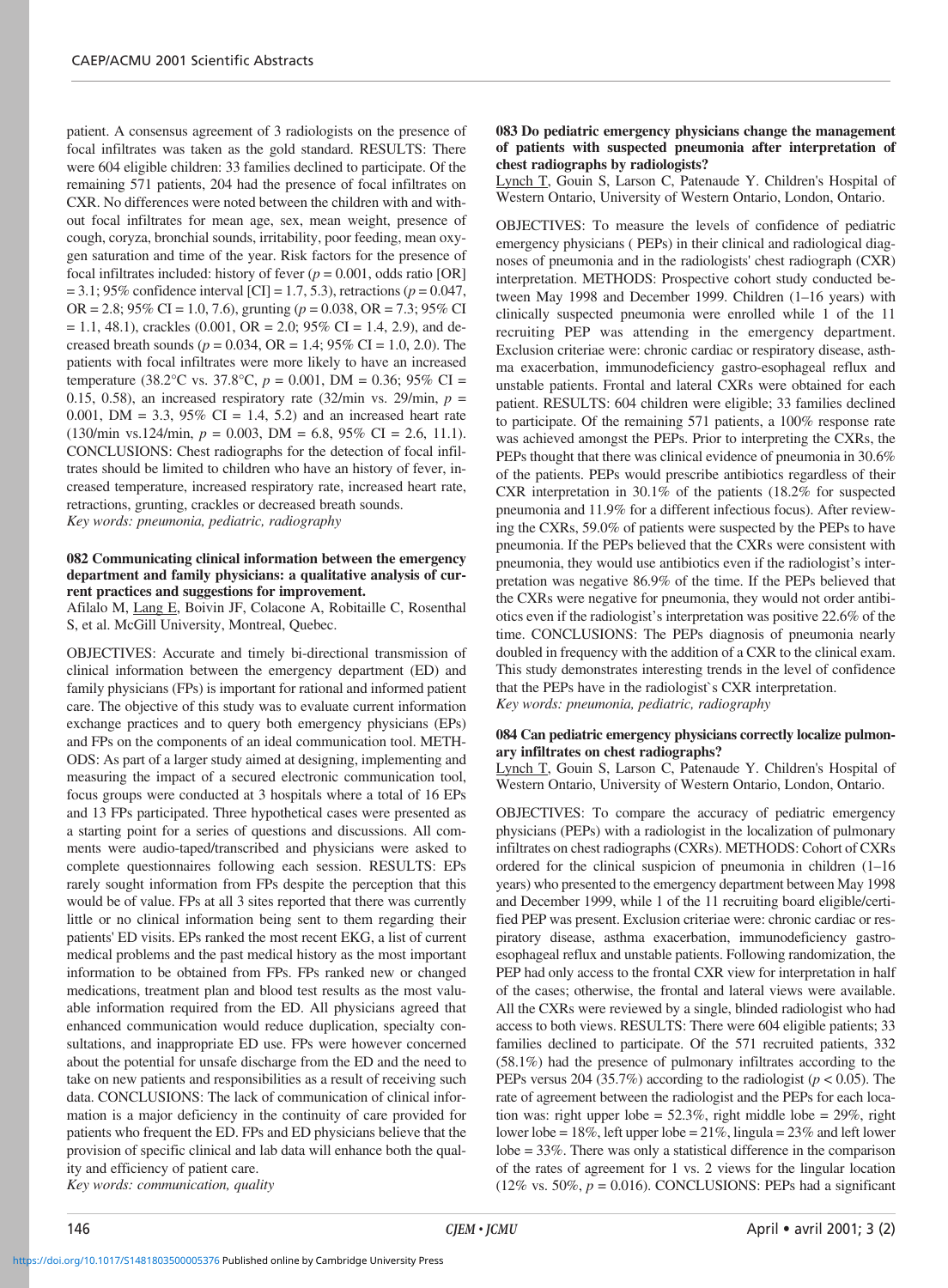rate of overcall of pulmonary infiltrates compared to a radiologist. Accurate localization of pulmonary infiltrates by PEPs was suboptimal. Lingular infiltrates appeared to be significantly overcalled if access to only the frontal view was provided. *Key words: pneumonia, pediatric, radiography*

**085 Regional variations in cycling helmet use in Alberta communities.**

Nykolyshyn K, Belton K, Petruk J, Cheung M, Wiebe N, Rowe BH. KIDSAFE Connection, University of Alberta, Edmonton, Alberta.

OBJECTIVES: This study examined the use of helmets in adults and children in 2 major Canadian urban regions and examines regional variation of interest for injury prevention planners. METHODS: A prospective survey of cyclists was performed between 05–09/2000 in 2 major urban areas in Alberta, Canada. Trained research assistants recorded cyclist demographics and helmet wearing patterns in 2 urban and 8 non-urban areas. A random selection of roadways, commuter paths, bicycle paths, parks, schools and campuses were sampled. Schools were over-sampled in order to increase the target population (children) data. Rates are reported with 95% confidence intervals (95% confidence interval [CI]). All variables are compared using univariate and adjusted analyses. RESULTS: From 4,157 cyclist encounters, 4,141 valid helmet observations were made. Overall, 2,259 (55%; 53–56) cyclists were wearing a helmet; however, only 75% (95% CI: 73–77) were wearing their helmet correctly. Patterns of use varied according to age: 74% (95% CI: 72–77) of children, 29% (95% CI: 25–32) of adolescents, and 52% (95% CI: 50–54) of adults were wearing helmets. In addition, location (Calgary 63% vs. Edmonton 45%;  $p < 0.001$ ) and gender (girls vs. boys: 64% vs. 50%;  $p < 0.001$ ) proportions differed. Location of observation (urban vs. non-urban) was not associated with helmet wearing, although nonurban rates were similar to those exhibited by the closest major center. Overall, models predicting helmet use varied based on age grouping. CONCLUSIONS: These results identify large within and between region variation in the use of cycling helmets. Without the successful implementation of mandatory cycling helmet legislation, injury prevention planners need to use these data to implement interventions that are focussed on age groupings, gender and place of residence. Further work is required to understand these variations and design implementation strategies to correct these disparities. *Key words: brain injury, injury preventation*

#### **086 Frequent fliers in the emergency department.**

Ovens HJ, Chan BTB. Mount Sinai Hospital, Institute for Clinical Evaluative Sciences, Toronto, Ontario.

OBJECTIVES: Heavy users of emergency services (often called "frequent fliers") have been described for at least 25 years. However previous studies were confined to a single institution. Access to a population database allowed us to identify the characteristics of heavy users of emergency department (ED) services, describe their migration patterns and use of services outside the ED across a large number of institutions. METHODS: This was a population-based, observational, cross-sectional study, set in the province of Ontario, Canada, in 1997/98, using the provincial billing database. Frequent fliers, defined as individuals with at least 12 ED physician assessments per year, were compared to those with 1 to 11 per year. The main outcome measures were number of ED assessments and institutions visited; diagnosis at ED visit; and visits to physicians outside the ED. RESULTS: Frequent fliers constituted 0.3% of the patients visiting EDs but accounted for 3.5% of total ED visit volume. They were present in academic, urban and rural EDs. Consistent with past research, they tended to be adults aged 25–64 living in low socioecomic neighbourhoods with a high prevalence of psychosocial conditions. Migraine headache was their most prominent organic condition (9.6% of ED visits vs.  $1.0\%$ ;  $p < 0.001$ ). Most frequent fliers made the majority of their visits (83%) to the same institution. Frequent fliers had more visits to office-based GPs (19.2 vs. 5.5) and more specialist referrals (4.0 vs. 1.0). CONCLUSIONS: Frequent fliers are ubiquitous, and all EDs are faced with the challenges they present. Their identification can be readily accomplished by individual institutions, and data-sharing between EDs would have limited benefit. Because these patients are heavy users of office-based services, a strategy to manage their care better will require coordination between EDs, GPs and other health providers. Migraine is a previously unrecognized cause of heavy ED use which deserves attention. Research supported by the physicians of Ontario through a Physician Services Incorporated Foundation Grant.

*Key words: emergency department, utilization*

# **087 Candidate perspectives on emergency medicine residency programs: using survey feedback to respond to candidate perceptions.**

Rosenblum RM, Lund AJ, Spooner CA, Rowe BH. University of Alberta, Edmonton, Alberta.

OBJECTIVES: Graduating MDs face residency decisions sooner than in previous years. This poses challenges to both candidates and resident selection committees. Candidates with less clinical exposure to various specialties must rely more heavily on information gained during the pre-Match "courtship." Our goals were to understand how candidates make their decisions and how they perceived the University of Alberta Emergency Medicine program, to make appropriate changes in our own processes, and to test the impact of those changes. METHODS: The study period was 2 years. All applicants interviewed in 01/1999 ( $n = 28$ ) and 01/2000 ( $n = 25$ ) were surveyed by mail, using a standardized form, after the interview but prior to the final national residency match. Based on initial feedback, between 1999 and 2000, the interview process was changed in several ways, including a series of less formal smaller panels, encouraging questions and increased contact between candidates and current residents. RESULTS: We obtained response rates of 46% (13) and 52% (13) respectively. Candidates judge programs by criteria such as provision of information, resident accessibility, and facilities. They also rely heavily on the interview itself. All programs rated well in some areas and poorly in others. Our program rated poorly in 2 aspects of the interview: the interview format and the chance to ask questions. After interview restructuring, the proportion of candidates who rated the University of Alberta interview highest rose from 7% in 1999 to 67% in 2000  $(p = 0.004)$ . CONCLUSIONS: Many candidates will share their perspectives on EM program selection processes when asked. Program changes can impact strongly on candidate experience and choices. Obtaining candidate feedback can help programs critically assess the strengths and weaknesses in their selection processes. Programs can then make appropriate formatting changes. *Key words: postgraduate training*

**088 Wild in the city: piloting a wilderness medicine course for medical students.**

Denny CJ, Cheng IS, Schull MJ. University of Toronto, Toronto, Ontario.

OBJECTIVES: Wilderness medicine is a crucial component of emer-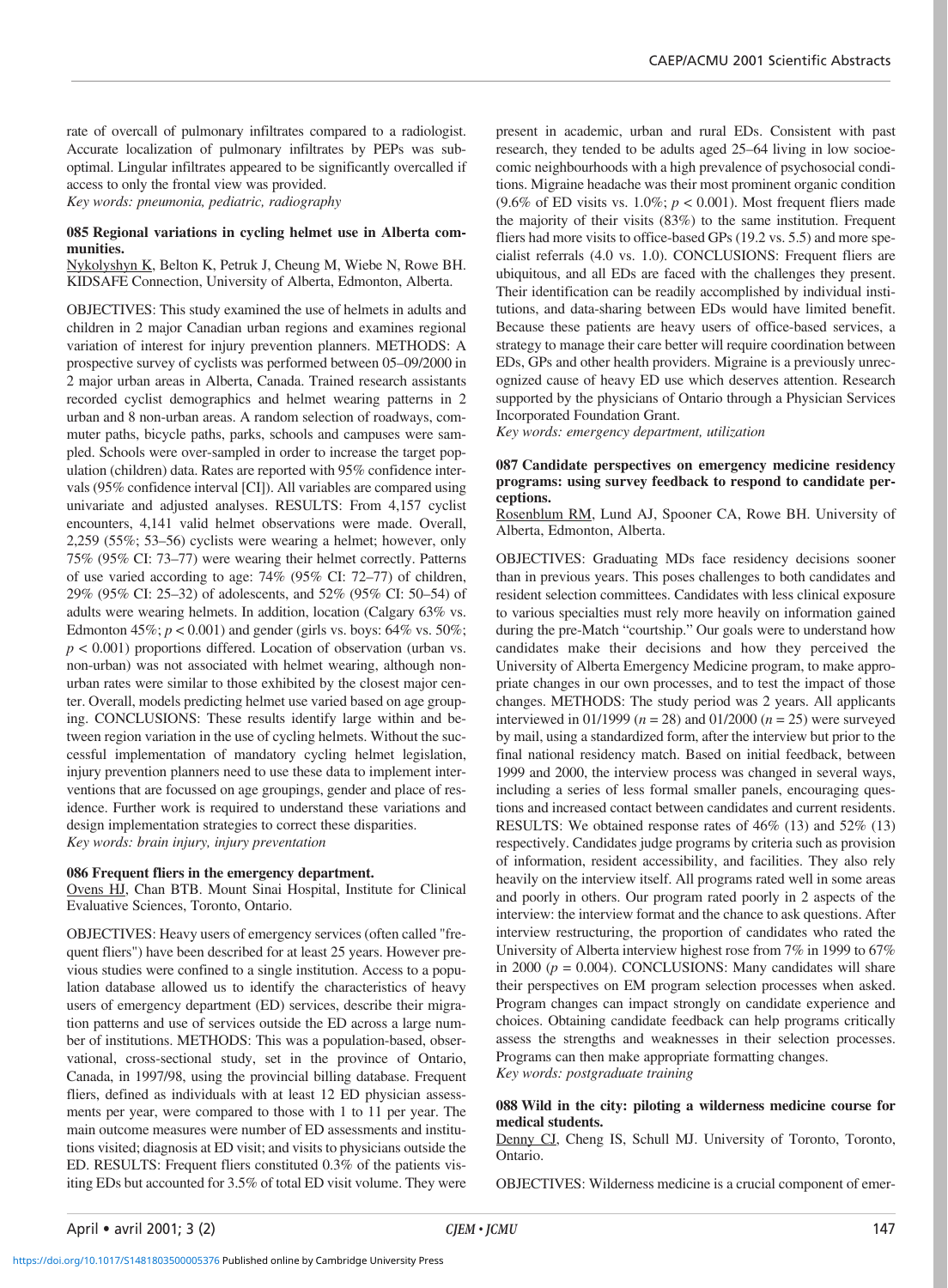gency medicine. However, wilderness medicine topics such as prehospital care and environmental emergencies are often not included in medical school core curricula. Our objectives were to pilot a short wilderness medicine course for medical students, to measure student satisfaction, and to estimate the course's effectiveness at improving knowledge. METHODS: This prospective observational study was performed at a university medical school. Medical students in all years were invited to participate. The 2-day course was held over a weekend in October 2000. It combined didactic classroom presentations by emergency medicine residents and attending physicians with interactive outdoor simulations. Participants were asked to complete evaluations of the course. Furthermore, pre and post-course multiplechoice question testing was conducted based upon exams generated by course faculty. All evaluations and tests were optically scanned. The paired-sample *t*-test and 95% confidence intervals (CIs) were used to analyse results. RESULTS: Twenty medical students (years 1 through 4) volunteered to participate in the course. Of the fifteen students who completed evaluations, all fifteen would recommend the course to their colleagues. Moreover, all would have the course offered again next year. The most frequent suggestion  $(n = 8)$  was to increase the proportion of interactive learning in the curriculum.Of ten medical students who consented to pre and post-course testing, pre-course test mean scores were 51.9% (standard deviation [SD] 11.0); post-course test mean scores were 67.1% (SD 10.2). Postcourse test results were significantly improved ( $p < 0.006$ ), with a mean improvement of 16.7% (95% CI 6%–27%). CONCLUSIONS: This is the first study to measure outcomes in a wilderness medicine course for medical students. Our results suggest that medical students respond positively to such an intervention. More importantly, our results demonstrate that medical student knowledge improves with this short, focused intervention.

*Key words: wilderness medicine, medical education*

#### **089 Enrolment in research studies in emergency medicine.**

Scheibel N, Spooner CH, Sukhrani N, Cunningham R, Kelly KD, Holroyd BR, et al. Mayo Clinic, Rochester, Minnesota.

OBJECTIVES: Enrolling patients presenting with common emergency department (ED) problems into prospective cohort studies is an important contribution to clinical research. However, compliance with enrollment is often poor, even in academic centres. This study examines enrollment in a deep vein thrombosis (DVT) study. METH-ODS: In a prospective fashion, we monitored the use of a DVT clinical model (CM) in patients >18 years who presented to EDs with suspected acute DVT. Physicians were asked to complete the singlepage CM sheet and request consent for 3-month telephone follow-up. Consent to conduct the research was agreed to by 3 North American EDs with academic interests. Physicians were made aware of the study through advertising, peer contact and nursing input. To facilitate enrollments, nurses placed forms on the ED charts and incentives were established. This analysis examines the uptake of the clinical model. RESULTS: Overall 1,067 patients presented to the 3 EDs with a diagnosis of rule-out DVT; the CM was completed in 489 patients (46%). Enrollment did not depend on age (57 vs. 59,  $p >$ 0.01) or gender (male 41% vs.  $46\%, p > 0.01$ ), time (daytime vs. after hours: 49% vs. 53%,  $p > 0.05$ ) or day of presentation (weekday vs. weekend:  $46\%$  vs.  $42\%, p = 0.26$ ). Factors significantly influencing enrollment were hospital location (site 1: 60%, site 2: 33%, site 3: 43%,  $p = 0.001$ ) and individual physician (range of enrollment: 0%) to 100%). Follow-up calls were successful in 85% of enrolled cases. DVT was confirmed in the ED in 83 (17%) patients and in a further 13 (3%) patients at follow-up. CONCLUSIONS: Even in academically interested EDs, the enrollment of patients in prospective clinical studies is less than desirable. Enrollment appears most closely related to institutional and physician attitudes. Novel approaches to enhancing enrollments and improving efficiencies in clinical research are required in order to improve the validity of ED research. *Key words: research methodology*

# **090 Medical coverage of Tallships 2000 Festival of Sail, Halifax, Nova Scotia.**

Thompson J, Petrie D, Cain E. Dalhousie University, Halifax, Nova Scotia.

OBJECTIVES: Mass gatherings (gatherings of more than 25,000 people) present unique challenges to those responsible for providing medical coverage such as identifying who actually requires help, and access to, and extrication of sick individuals. Despite the relative frequency of, and challenges presented by mass gatherings, little analytical literature exists to guide medical preparation for these events. Instead, the literature discusses different approaches that have been used in providing medical coverage and trends that have emerged. The following is a description of a mass gathering, Tallships 2000 Festival of Sail, Halifax, Nova Scotia. METHODS: Participating Emergency Health Services Nova Scotia (EHSNS) paramedics were briefed on the use of the *Canadian Emergency Department Triage and Acuity Scale* (*CTAS*) and applied these criteria to patients encountered during the event. Data on each patient encounter (demographic, chief complaint, *CTAS*, and disposition) was collected prospectively with *CTAS* 4 and 5 patients being treated and released by paramedics or advised to transport themselves to the emergency department, and *CTAS* 1–3 patients being transported by ambulance to the ED for evaluation. RESULTS: Approximately 1 million people participated in the Tallships Festival over 5 days. Event medical coverage was provided by EHSNS and St. John's Ambulance 18 hours/day. St. John's Ambulance staff collected no data. EHSNS personnel included roving paramedics on bicycles, a paramedic manned tent, and several ambulances dedicated to the event during peak hours. There were 3 patient encounters and 0.36 transports by ambulance per 10,000 spectators. All but 1 of the patients transported to hospital from the event were sent home after ED evaluation. CONCLUSIONS: Paramedics encountered fewer patients at the Tallships Festival than typically reported at similar size events elsewhere (typically 5–20/10,000 spectators), although transport incidence was similar.

*Key words: mass gatherings, emergency medical services*

# **091 Cardiopulmonary resuscitation: predicting outcome in Winnipeg using the Prognosis After Resuscitation (PAR) Score.** Young J. University of Manitoba, Winnipeg, Manitoba.

OBJECTIVES: The success of cardiopulmonary resuscitation (CPR) is determined by many factors not the least of which is the patient's baseline health. Many studies have reported different scoring systems to aid with the prognosis of CPR. The aim of this study is to assess the reliability of the Prognosis After Resuscitation (PAR) Score when attempting to predict CPR outcome in Winnipeg. METHODS: A retrospective review of all adult cardiac arrest calls was conducted for the period January 1 to December 31, 1999, at the Health Sciences Centre (HSC), and for the period January 1 to December 31, 1998, at the St. Boniface General Hospital (SBGH), both in Winnipeg, Manitoba. All resuscitation records and patients' charts were reviewed by a single observer to determine each patient's PAR Score. PAR Score variables were defined prior to the review and included age, presence or absence